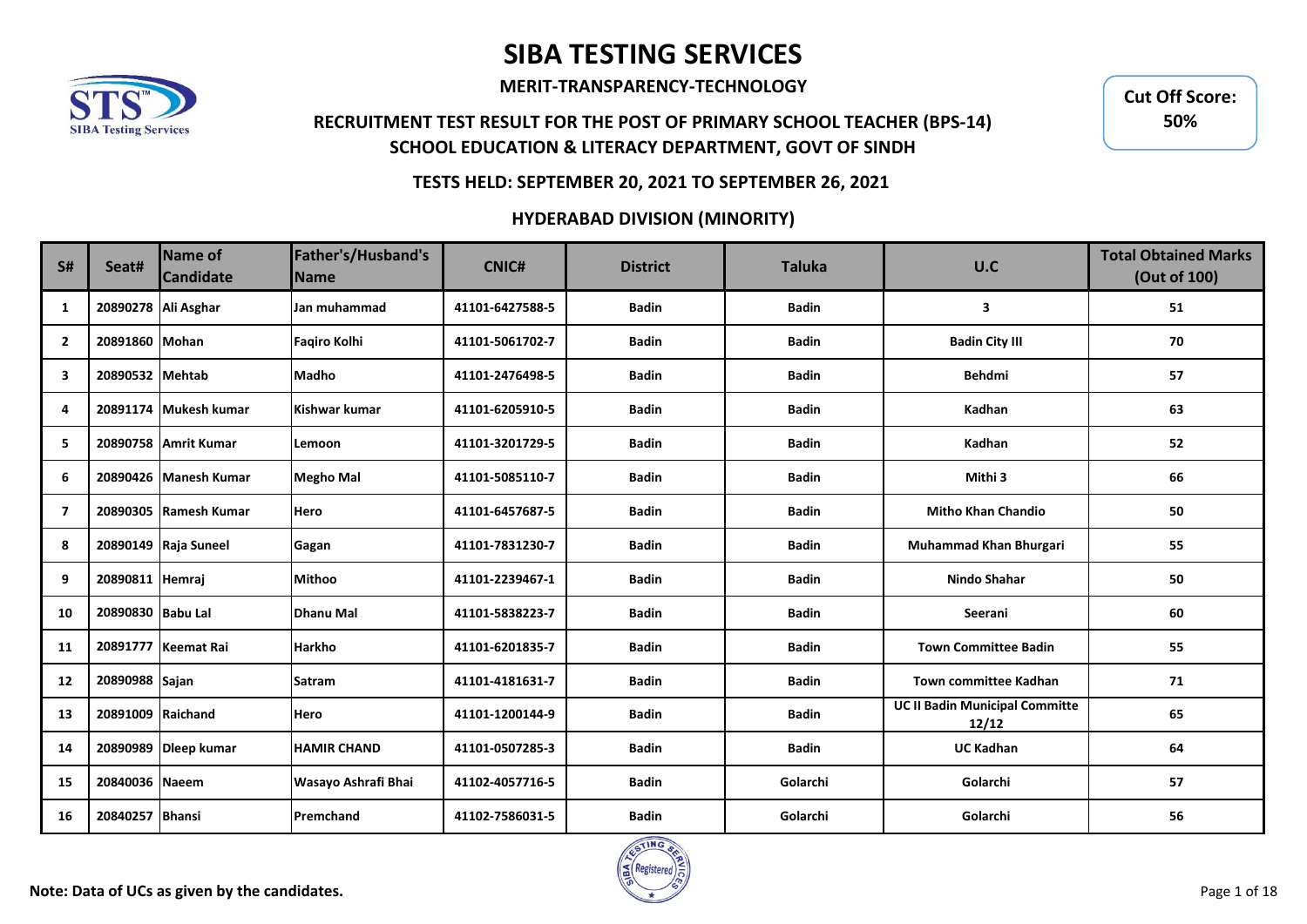

**MERIT-TRANSPARENCY-TECHNOLOGY**

## **RECRUITMENT TEST RESULT FOR THE POST OF PRIMARY SCHOOL TEACHER (BPS-14) SCHOOL EDUCATION & LITERACY DEPARTMENT, GOVT OF SINDH**

**Cut Off Score: 50%**

### **TESTS HELD: SEPTEMBER 20, 2021 TO SEPTEMBER 26, 2021**

| S# | Seat#            | <b>Name of</b><br><b>Candidate</b> | Father's/Husband's<br><b>Name</b> | <b>CNIC#</b>    | <b>District</b> | <b>Taluka</b> | U.C                             | <b>Total Obtained Marks</b><br>(Out of 100) |
|----|------------------|------------------------------------|-----------------------------------|-----------------|-----------------|---------------|---------------------------------|---------------------------------------------|
| 17 | 20840322 ABBOO   |                                    | <b>CHANDO</b>                     | 41102-1472700-9 | <b>Badin</b>    | Golarchi      | <b>KARIO GHANWAR</b>            | 60                                          |
| 18 |                  | 20840108 KARAM CHAND               | <b>MAJNOON</b>                    | 41102-5119278-3 | <b>Badin</b>    | Golarchi      | <b>KARIO GHANWAR</b>            | 54                                          |
| 19 |                  | 20850490 Rana Bhem Singh           | Dano Mal                          | 41103-0671489-3 | <b>Badin</b>    | Matli         | <b>Bhudho Qambrani</b>          | 62                                          |
| 20 |                  | 20850780 Deepak Kumar              | <b>Mohan Mal</b>                  | 41103-9507354-3 | <b>Badin</b>    | Matli         | <b>Budho Qambrani</b>           | 62                                          |
| 21 |                  | 20850530 Santosh kumar             | <b>Mohan Mal Sootahar</b>         | 41103-3749131-1 | <b>Badin</b>    | Matli         | <b>Budho Qambrani</b>           | 55                                          |
| 22 | 20850270         | <b>DEVAN</b><br><b>KISHANCHAND</b> | <b>MANJI MAL</b>                  | 41103-5813766-1 | <b>Badin</b>    | Matli         | <b>BUDHO QAMBRANI</b>           | 50                                          |
| 23 | 20850219 Arjan   |                                    | <b>Bharoo</b>                     | 41103-2664392-7 | <b>Badin</b>    | Matli         | <b>Dumbalo</b>                  | 58                                          |
| 24 |                  | 20851593 Ume Aisha                 | Mir Muhammad                      | 41603-0611864-0 | <b>Badin</b>    | Matli         | <b>Ghulam Muhammad Halepoto</b> | 53                                          |
| 25 | 20850067 Nanak   |                                    | <b>Devo</b>                       | 41103-6707571-3 | <b>Badin</b>    | Matli         | Halepota                        | 64                                          |
| 26 | 20850851 LEKHRAJ |                                    | <b>TAMLYO</b>                     | 41103-6993995-5 | <b>Badin</b>    | Matli         | Manik Laghari                   | 76                                          |
| 27 |                  | 20850845 Eshwar Kumar              | <b>AASAN MAL</b>                  | 41103-3913615-3 | <b>Badin</b>    | Matli         | <b>MANIK LAGHARI</b>            | 64                                          |
| 28 | 20851331 Suneel  |                                    | <b>Chetan</b>                     | 41103-8648192-1 | <b>Badin</b>    | Matli         | Manik Laghari                   | 55                                          |
| 29 |                  | 20850528 VINA RAMNANI              | <b>SUNDER MAL</b>                 | 41103-6244324-8 | <b>Badin</b>    | Matli         | <b>MATLI</b>                    | 60                                          |
| 30 |                  | 20851119 Mohan Lal                 | <b>Mitho</b>                      | 41103-7383882-7 | <b>Badin</b>    | Matli         | Matli 1                         | 69                                          |
| 31 | 20851043 Suneel  |                                    | <b>Guloo</b>                      | 41103-0917651-5 | <b>Badin</b>    | Matli         | Matli-1                         | 67                                          |
| 32 |                  | 20850449 Deepak Kumar              | <b>Haresh Kumar</b>               | 41103-5521774-3 | <b>Badin</b>    | Matli         | Matli-2                         | 56                                          |

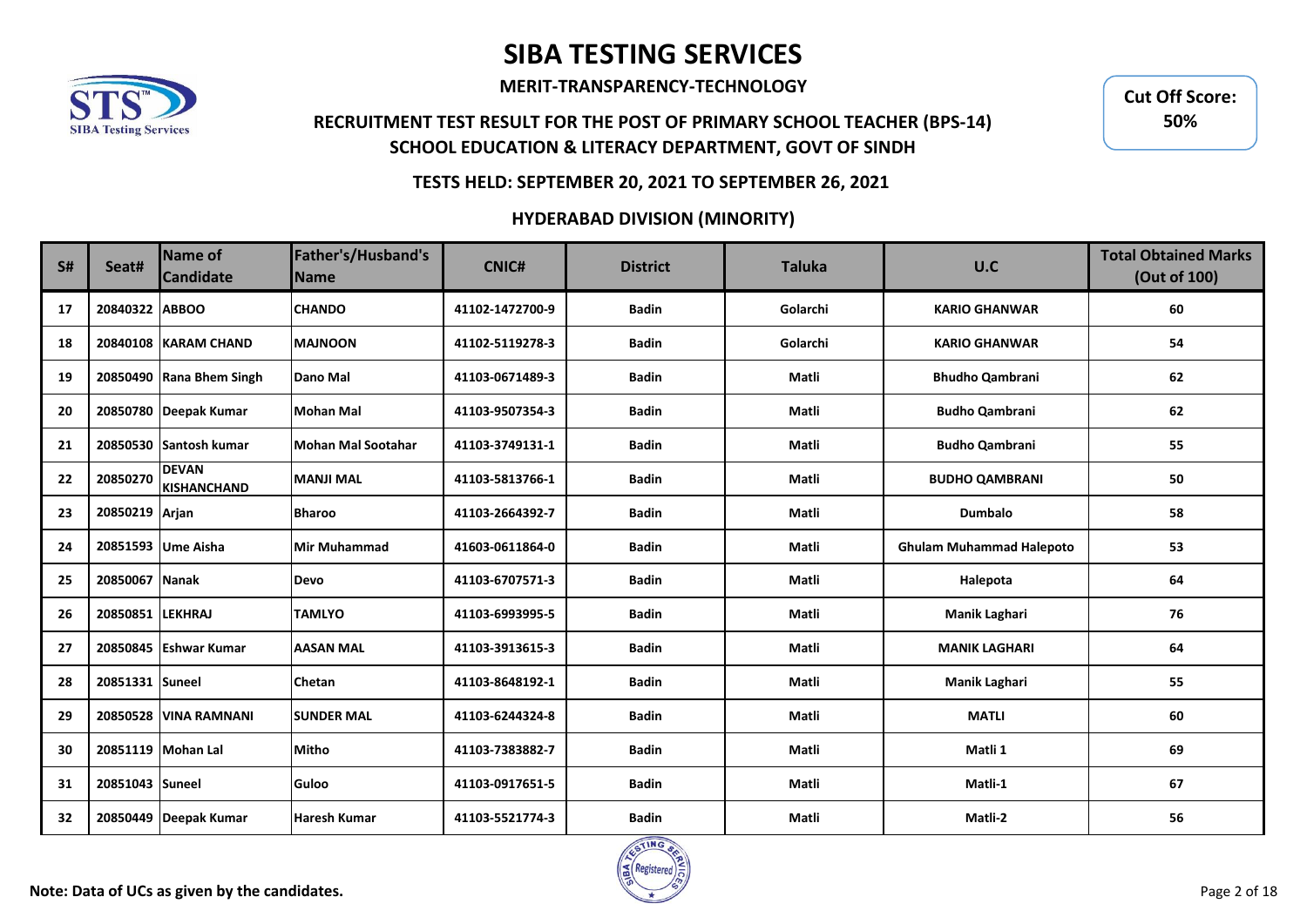

**MERIT-TRANSPARENCY-TECHNOLOGY**

## **RECRUITMENT TEST RESULT FOR THE POST OF PRIMARY SCHOOL TEACHER (BPS-14) SCHOOL EDUCATION & LITERACY DEPARTMENT, GOVT OF SINDH**

**Cut Off Score: 50%**

### **TESTS HELD: SEPTEMBER 20, 2021 TO SEPTEMBER 26, 2021**

| <b>S#</b> | Seat#            | Name of<br><b>Candidate</b> | Father's/Husband's<br><b>Name</b> | <b>CNIC#</b>    | <b>District</b> | <b>Taluka</b> | U.C                         | <b>Total Obtained Marks</b><br>(Out of 100) |
|-----------|------------------|-----------------------------|-----------------------------------|-----------------|-----------------|---------------|-----------------------------|---------------------------------------------|
| 33        | 20850767 Naresh  |                             | <b>Devan</b>                      | 41103-7329709-1 | <b>Badin</b>    | Matli         | Matli-I                     | 74                                          |
| 34        |                  | 20850113 Suresh Kumar       | Soomar Zaitoon                    | 41103-3335574-7 | <b>Badin</b>    | Matli         | Matli-II                    | 55                                          |
| 35        |                  | 20850001 Ramesh Kumar       | Lakho                             | 41103-3950646-3 | <b>Badin</b>    | Matli         | <b>New Dumbalo</b>          | 55                                          |
| 36        | 20850718 Roshan  |                             | <b>Chatoon</b>                    | 41103-4141899-3 | <b>Badin</b>    | Matli         | <b>New Dumbalo</b>          | 54                                          |
| 37        |                  | 20850703 Bhawani shanker    | <b>Sispal</b>                     | 41103-6815169-9 | <b>Badin</b>    | Matli         | <b>Tando Ghulam Ali</b>     | 69                                          |
| 38        |                  | 20850163 Bhagwan Das        | Late Jay Ram                      | 41103-1374706-5 | <b>Badin</b>    | Matli         | Tando Ghulam Ali            | 63                                          |
| 39        |                  | 20851723 Raju Rajesh        | Momjee                            | 41103-4030300-5 | <b>Badin</b>    | Matli         | <b>Tando Ghulam Ali</b>     | 62                                          |
| 40        |                  | 20850187 Pardeep Kumar      | <b>Nand Lal</b>                   | 41103-8557429-7 | <b>Badin</b>    | Matli         | <b>Tando Ghulam Ali</b>     | 57                                          |
| 41        |                  | 20851993 Neeraj kumar       | Jeewat Ram                        | 41103-5395015-7 | <b>Badin</b>    | Matli         | Tando Ghulam Ali            | 52                                          |
| 42        |                  | 20850467 Ajeet Kumar        | <b>Derawar</b>                    | 41103-7283296-3 | <b>Badin</b>    | Matli         | Tando Ghulam Ali            | 50                                          |
| 43        |                  | 20851375 Ashoke Kumar       | Rattan kumar                      | 41103-8876078-3 | <b>Badin</b>    | Matli         | <b>Tando Ghulam Ali</b>     | 50                                          |
| 44        | 20851330 Khamiso |                             | Allah Bachayo                     | 41103-4195401-3 | <b>Badin</b>    | Matli         | <b>THARI</b>                | 53                                          |
| 45        |                  | 20850789 RAMESH KUMAR       | <b>ROOPCHAND</b>                  | 41103-5976190-5 | <b>Badin</b>    | Matli         | <b>THAROOKOT</b>            | 63                                          |
| 46        | 20851511 Perya   |                             | Narain Das                        | 41103-3240227-0 | <b>Badin</b>    | Matli         | <b>Town committee Matli</b> | 54                                          |
| 47        |                  | 20850512 Anil kumar         | <b>Mithoo</b>                     | 41103-8664143-7 | <b>Badin</b>    | Matli         | <b>UC#01</b>                | 68                                          |
| 48        | 20851029 Jai Ram |                             | <b>Okoo</b>                       | 41103-7185159-7 | <b>Badin</b>    | Matli         | <b>Uc 1</b>                 | 62                                          |

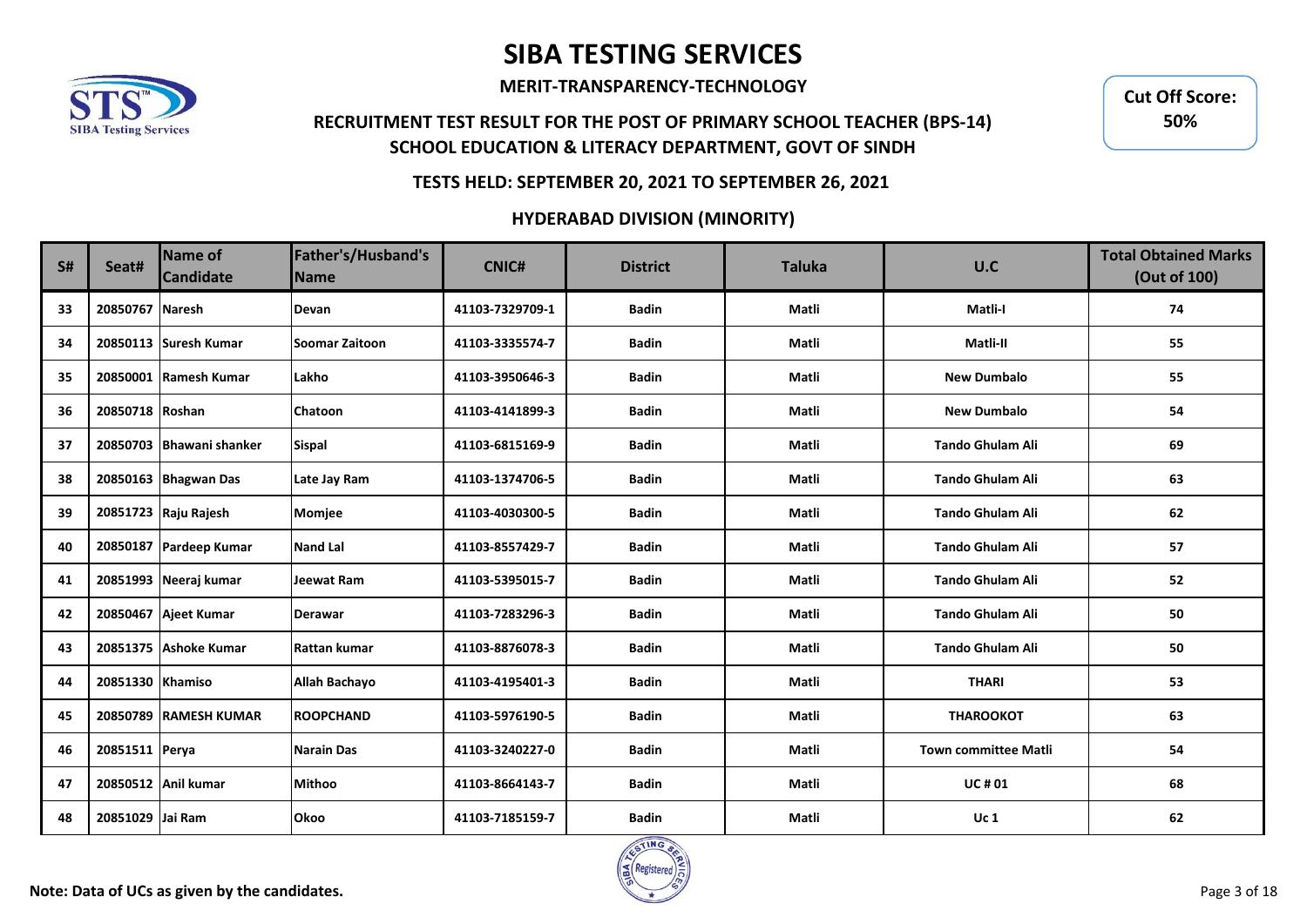

**MERIT-TRANSPARENCY-TECHNOLOGY**

## **RECRUITMENT TEST RESULT FOR THE POST OF PRIMARY SCHOOL TEACHER (BPS-14) SCHOOL EDUCATION & LITERACY DEPARTMENT, GOVT OF SINDH**

**Cut Off Score: 50%**

### **TESTS HELD: SEPTEMBER 20, 2021 TO SEPTEMBER 26, 2021**

| <b>S#</b> | Seat#            | <b>Name of</b><br><b>Candidate</b> | Father's/Husband's<br><b>Name</b> | <b>CNIC#</b>    | <b>District</b> | <b>Taluka</b>             | U.C                          | <b>Total Obtained Marks</b><br>(Out of 100) |
|-----------|------------------|------------------------------------|-----------------------------------|-----------------|-----------------|---------------------------|------------------------------|---------------------------------------------|
| 49        |                  | 20850138 LACHMAN                   | <b>NATHU</b>                      | 41103-6644181-9 | <b>Badin</b>    | Matli                     | <b>UC1 Matli</b>             | 56                                          |
| 50        |                  | 20850051 Mahesh Kumar              | <b>Vikio</b>                      | 41103-9641556-5 | <b>Badin</b>    | Matli                     | Uc No 1                      | 62                                          |
| 51        | 20860062 MALOOK  |                                    | <b>CHANDO</b>                     | 41102-9878407-5 | <b>Badin</b>    | <b>Shaheed Fazal Rahu</b> | <b>KARIO GHANWER</b>         | 62                                          |
| 52        | 20860105 SOBHO   |                                    | <b>DHANO</b>                      | 41102-4497536-1 | <b>Badin</b>    | <b>Shaheed Fazal Rahu</b> | <b>KARIO GHANWER</b>         | 62                                          |
| 53        |                  | 20870145 Nahroo Lal                | Somji                             | 41105-6322699-3 | <b>Badin</b>    | <b>Talhar</b>             | Rajo Khanani                 | 68                                          |
| 54        | 20870166 Chetan  |                                    | Nasho Mal                         | 41105-2569889-7 | <b>Badin</b>    | <b>Talhar</b>             | Rajo Khanani                 | 58                                          |
| 55        | 20870385 Naresh  |                                    | Jetha nand Mithoo Mal             | 41105-0838584-5 | <b>Badin</b>    | <b>Talhar</b>             | Rajokhanani                  | 50                                          |
| 56        |                  | 20870456 Jotee Kumari              | <b>Bhagwan Das</b>                | 41105-4355437-0 | <b>Badin</b>    | <b>Talhar</b>             | Rajo-Khanani                 | 69                                          |
| 57        |                  | 20870222 Sham Sunder               | Rawto                             | 41105-1702356-3 | <b>Badin</b>    | <b>Talhar</b>             | <b>Saeed Pur</b>             | 51                                          |
| 58        |                  | 20870217 SOOMAR MAL                | <b>Budho</b>                      | 41105-8741443-1 | <b>Badin</b>    | <b>Talhar</b>             | Saeedpur                     | 56                                          |
| 59        |                  | 20870742 Rajesh Kumar              | <b>Kheem Chand</b>                | 41105-1249311-5 | <b>Badin</b>    | <b>Talhar</b>             | <b>Town Committee Talhar</b> | 56                                          |
| 60        | 20870657 Chandra |                                    | Lagdeer Rai                       | 41105-5026947-2 | <b>Badin</b>    | <b>Talhar</b>             | <b>Town committee Talhar</b> | 55                                          |
| 61        |                  | 20880795 Megho Mal                 | Mahyoon                           | 41104-7625892-1 | <b>Badin</b>    | <b>Tando Bago</b>         | 19                           | 66                                          |
| 62        |                  | 20880462 Rajesh Kumar              | Neno                              | 41104-6124286-9 | <b>Badin</b>    | <b>Tando Bago</b>         | Chhabralo                    | 57                                          |
| 63        |                  | 20880228 Ramesh Kumar              | <b>Chatoon</b>                    | 41104-7389238-1 | <b>Badin</b>    | <b>Tando Bago</b>         | Dai Jarkas                   | 61                                          |
| 64        | 20880427         | <b>Kheemchand</b>                  | <b>Bhagwan Das</b>                | 41104-6202608-5 | <b>Badin</b>    | <b>Tando Bago</b>         | Dai Jharkis                  | 64                                          |

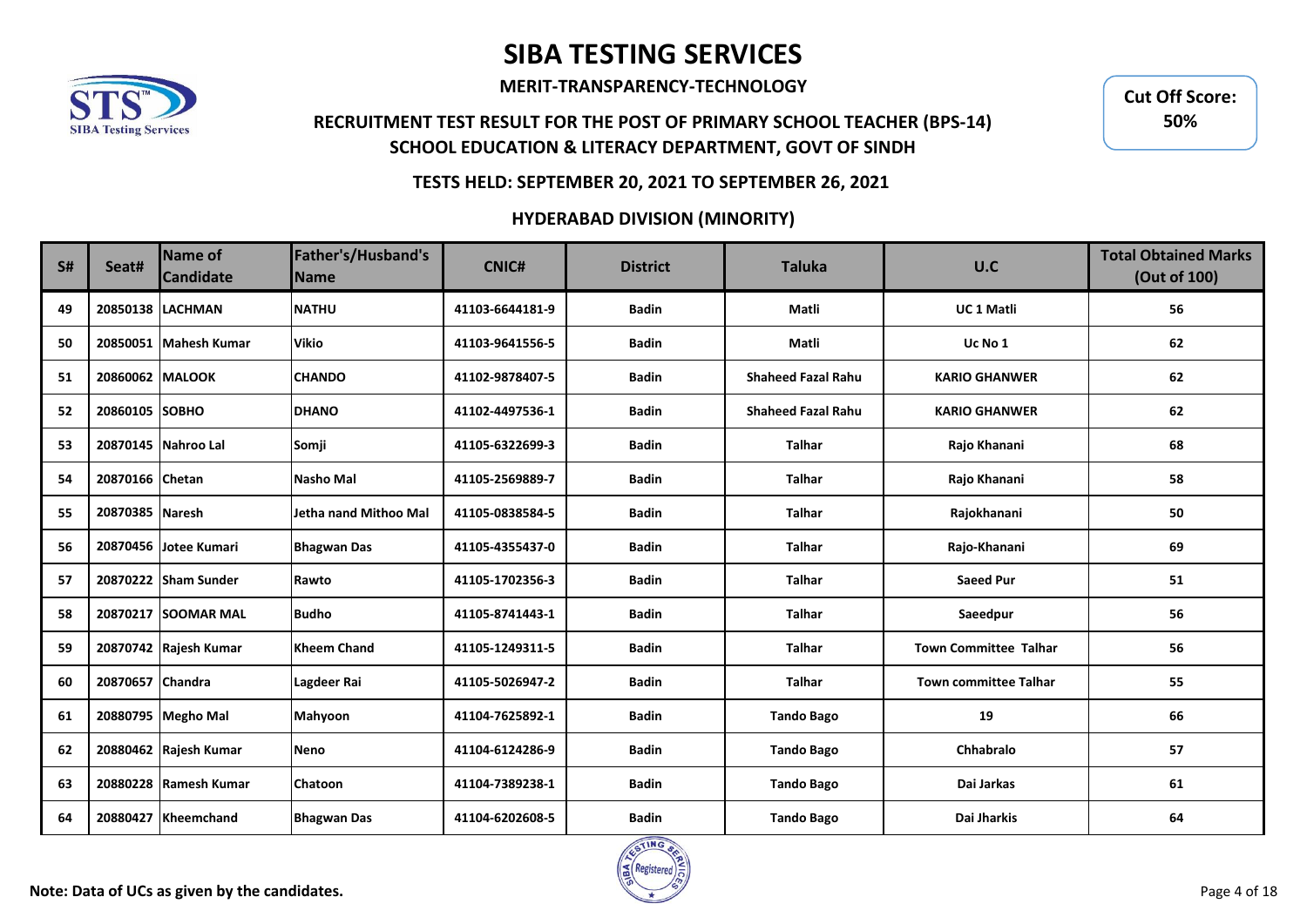

**MERIT-TRANSPARENCY-TECHNOLOGY**

## **RECRUITMENT TEST RESULT FOR THE POST OF PRIMARY SCHOOL TEACHER (BPS-14) SCHOOL EDUCATION & LITERACY DEPARTMENT, GOVT OF SINDH**

**Cut Off Score: 50%**

### **TESTS HELD: SEPTEMBER 20, 2021 TO SEPTEMBER 26, 2021**

| S# | Seat#             | Name of<br><b>Candidate</b> | Father's/Husband's<br><b>Name</b> | <b>CNIC#</b>    | <b>District</b> | <b>Taluka</b>     | U.C                     | <b>Total Obtained Marks</b><br>(Out of 100) |
|----|-------------------|-----------------------------|-----------------------------------|-----------------|-----------------|-------------------|-------------------------|---------------------------------------------|
| 65 |                   | 20880128 Rawal Kumar        | Ranno Mal                         | 41104-7263799-7 | <b>Badin</b>    | <b>Tando Bago</b> | Dei                     | 57                                          |
| 66 |                   | 20880313 Amresh Kumar       | Chela Ram                         | 41104-1457291-5 | <b>Badin</b>    | <b>Tando Bago</b> | Khadharo                | 64                                          |
| 67 |                   | 20880498 Kheeraj Mal        | <b>Hameero</b>                    | 41104-0737185-7 | <b>Badin</b>    | <b>Tando Bago</b> | Khadharo                | 64                                          |
| 68 | 20880127 Pardeep  |                             | Sobhraj                           | 41104-3895664-1 | <b>Badin</b>    | <b>Tando Bago</b> | <b>Khadharo</b>         | 56                                          |
| 69 |                   | 20880129 Roopchand          | <b>Heero Mal</b>                  | 41104-2631806-9 | <b>Badin</b>    | <b>Tando Bago</b> | <b>Khadharo</b>         | 56                                          |
| 70 |                   | 20880316 MAHESH KUMAR       | Chela Ram                         | 41104-4651997-9 | <b>Badin</b>    | <b>Tando Bago</b> | khadharo                | 55                                          |
| 71 |                   | 20880088 Gianchand          | <b>Heero Mal</b>                  | 41104-6619512-1 | <b>Badin</b>    | <b>Tando Bago</b> | Khadharo                | 52                                          |
| 72 | 20880091 Balchand |                             | Heero                             | 41104-7069463-1 | <b>Badin</b>    | <b>Tando Bago</b> | Khadharo                | 51                                          |
| 73 | 20880323 CHETTAN  |                             | <b>AULO</b>                       | 41104-9521004-3 | <b>Badin</b>    | <b>Tando Bago</b> | <b>KHAIR PUR GHUMBO</b> | 50                                          |
| 74 |                   | 20881302 Davan Kumar        | Kanji                             | 41104-5411051-7 | <b>Badin</b>    | <b>Tando Bago</b> | <b>Khairpur Gambo</b>   | 54                                          |
| 75 |                   | 20881660 Mahesh Kumar       | <b>Thanwer Meghwar</b>            | 41104-2720611-7 | <b>Badin</b>    | <b>Tando Bago</b> | <b>Khairpur Gambo</b>   | 51                                          |
| 76 | 20881487 RAISON   |                             | <b>MEGHRAJ</b>                    | 41104-6494024-9 | <b>Badin</b>    | <b>Tando Bago</b> | <b>Khairpur Gambo</b>   | 50                                          |
| 77 | 20880273 sanyolal |                             | mavo                              | 41104-9062114-1 | <b>Badin</b>    | <b>Tando Bago</b> | <b>Khairpur Gamboh</b>  | 50                                          |
| 78 | 20881397 Harchand |                             | <b>Beejal Meghwar</b>             | 41104-4159738-7 | <b>Badin</b>    | <b>Tando Bago</b> | <b>Khairpur Ghambo</b>  | 54                                          |
| 79 |                   | 20881025 Roshan Das         | <b>Ausio Mal</b>                  | 41104-7512494-1 | <b>Badin</b>    | <b>Tando Bago</b> | <b>Khairpur Gmabo</b>   | 57                                          |
| 80 | 20881323 Kishwer  |                             | <b>Wikoo Mal</b>                  | 41104-1638103-3 | <b>Badin</b>    | <b>Tando Bago</b> | <b>Khalifo Qasim</b>    | 67                                          |

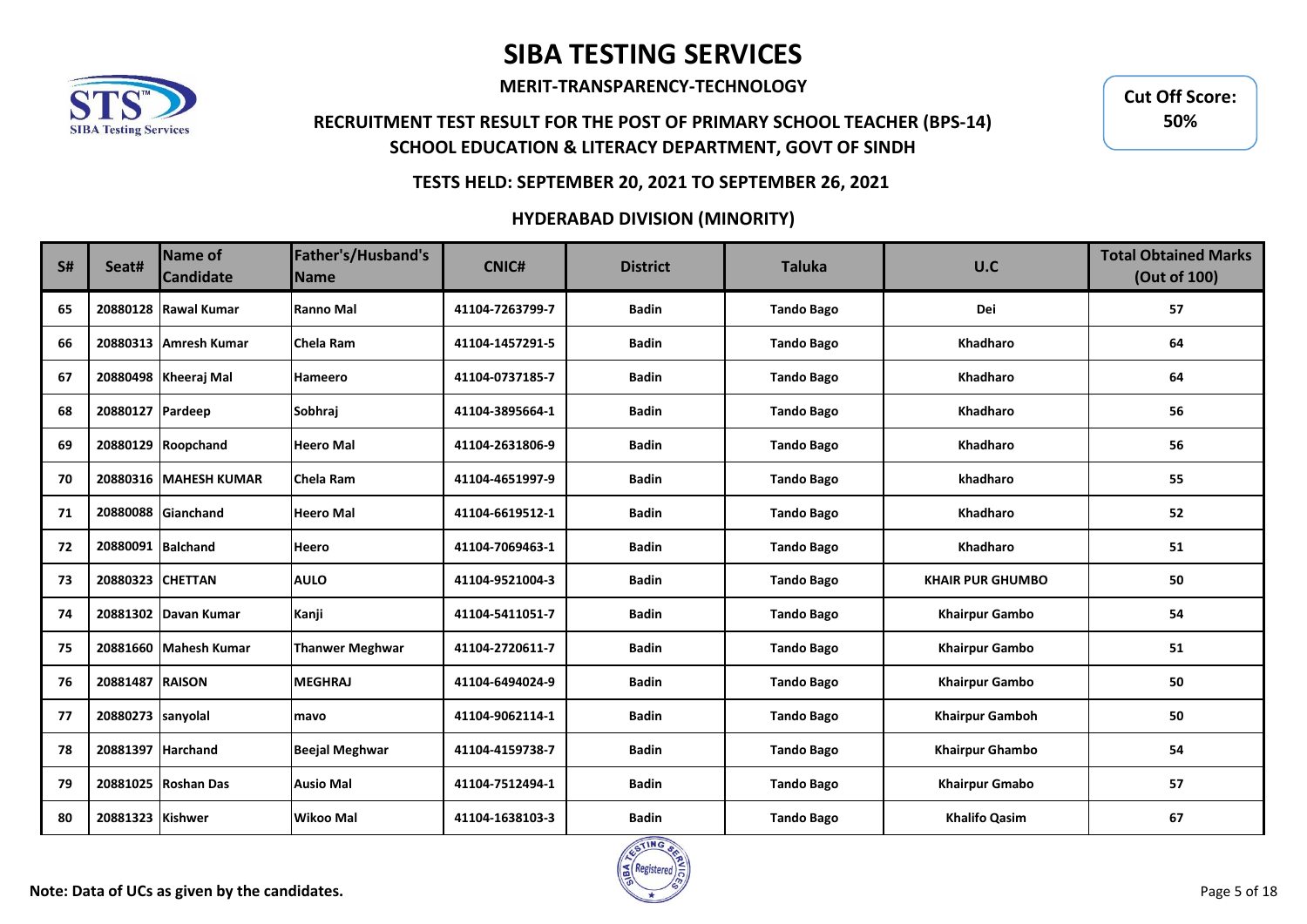

**MERIT-TRANSPARENCY-TECHNOLOGY**

## **RECRUITMENT TEST RESULT FOR THE POST OF PRIMARY SCHOOL TEACHER (BPS-14) SCHOOL EDUCATION & LITERACY DEPARTMENT, GOVT OF SINDH**

**Cut Off Score: 50%**

### **TESTS HELD: SEPTEMBER 20, 2021 TO SEPTEMBER 26, 2021**

| <b>S#</b> | Seat#           | Name of<br><b>Candidate</b>   | Father's/Husband's<br><b>Name</b> | <b>CNIC#</b>    | <b>District</b> | <b>Taluka</b>     | U.C                 | <b>Total Obtained Marks</b><br>(Out of 100) |
|-----------|-----------------|-------------------------------|-----------------------------------|-----------------|-----------------|-------------------|---------------------|---------------------------------------------|
| 81        |                 | 20880948 Premchand            | <b>Dhano</b>                      | 41104-6737033-3 | <b>Badin</b>    | <b>Tando Bago</b> | Khoski              | 57                                          |
| 82        |                 | 20880847 Sooraj Kumar         | <b>Kamal Kumar</b>                | 41104-8448041-9 | <b>Badin</b>    | <b>Tando Bago</b> | Pangrio             | 65                                          |
| 83        | 20881069 Govand |                               | <b>Darhoon Mal</b>                | 41104-9814178-7 | <b>Badin</b>    | <b>Tando Bago</b> | Pangrio             | 51                                          |
| 84        |                 | 20881267   Monika Kumari      | Laj Pat                           | 41104-1655055-4 | <b>Badin</b>    | <b>Tando Bago</b> | Pangrio             | 51                                          |
| 85        |                 | 20880648 Nadeem Kumar         | Jagdesh                           | 41104-0854781-5 | <b>Badin</b>    | <b>Tando Bago</b> | Pangrio             | 50                                          |
| 86        |                 | 20880395 Isonia kumari        | <b>SUNEEL KUMAR</b>               | 41104-1780189-6 | <b>Badin</b>    | <b>Tando Bago</b> | Pangrio             | 50                                          |
| 87        |                 | 20881058 Satram Das           | <b>Achar Mal</b>                  | 41104-2827189-7 | <b>Badin</b>    | <b>Tando Bago</b> | <b>Pir Bodlo</b>    | 57                                          |
| 88        | 20881053 Hasrat |                               | <b>Bhugro</b>                     | 41104-6584255-5 | <b>Badin</b>    | <b>Tando Bago</b> | Saeed khan bhurghri | 66                                          |
| 89        | 20881023 Partab |                               | Samoon                            | 41104-8613028-3 | <b>Badin</b>    | <b>Tando Bago</b> | Saman sarkar        | 57                                          |
| 90        |                 | 20880737 Vijay kumar          | Samoon                            | 41104-2911546-5 | <b>Badin</b>    | <b>Tando Bago</b> | Saman Sarkar        | 54                                          |
| 91        |                 | 20880439 Jacky sharof         | <b>Mahesh kumar</b>               | 41104-6144195-1 | <b>Badin</b>    | <b>Tando Bago</b> | tando bago          | 71                                          |
| 92        | 20880519        | <b>Manish Kumar</b><br>Lohana | Dileep kumar                      | 41104-9160492-9 | <b>Badin</b>    | <b>Tando Bago</b> | <b>Tando Bago</b>   | 71                                          |
| 93        |                 | 20881568 Ramesh Kumar         | Sooro                             | 41104-7693369-5 | <b>Badin</b>    | <b>Tando Bago</b> | <b>Tando Bago</b>   | 67                                          |
| 94        |                 | 20880487 Aakash Warma         | <b>Khamoon Mal</b>                | 41104-7408006-1 | <b>Badin</b>    | <b>Tando Bago</b> | <b>Tando Bago</b>   | 63                                          |
| 95        |                 | 20880096 Lachman das          | <b>Porho Bheel</b>                | 41104-4129898-5 | <b>Badin</b>    | <b>Tando Bago</b> | <b>Tando bago</b>   | 62                                          |
| 96        |                 | 20880262 priya kumari         | dileep kumar                      | 41104-1833006-2 | <b>Badin</b>    | <b>Tando Bago</b> | tando bago          | 59                                          |

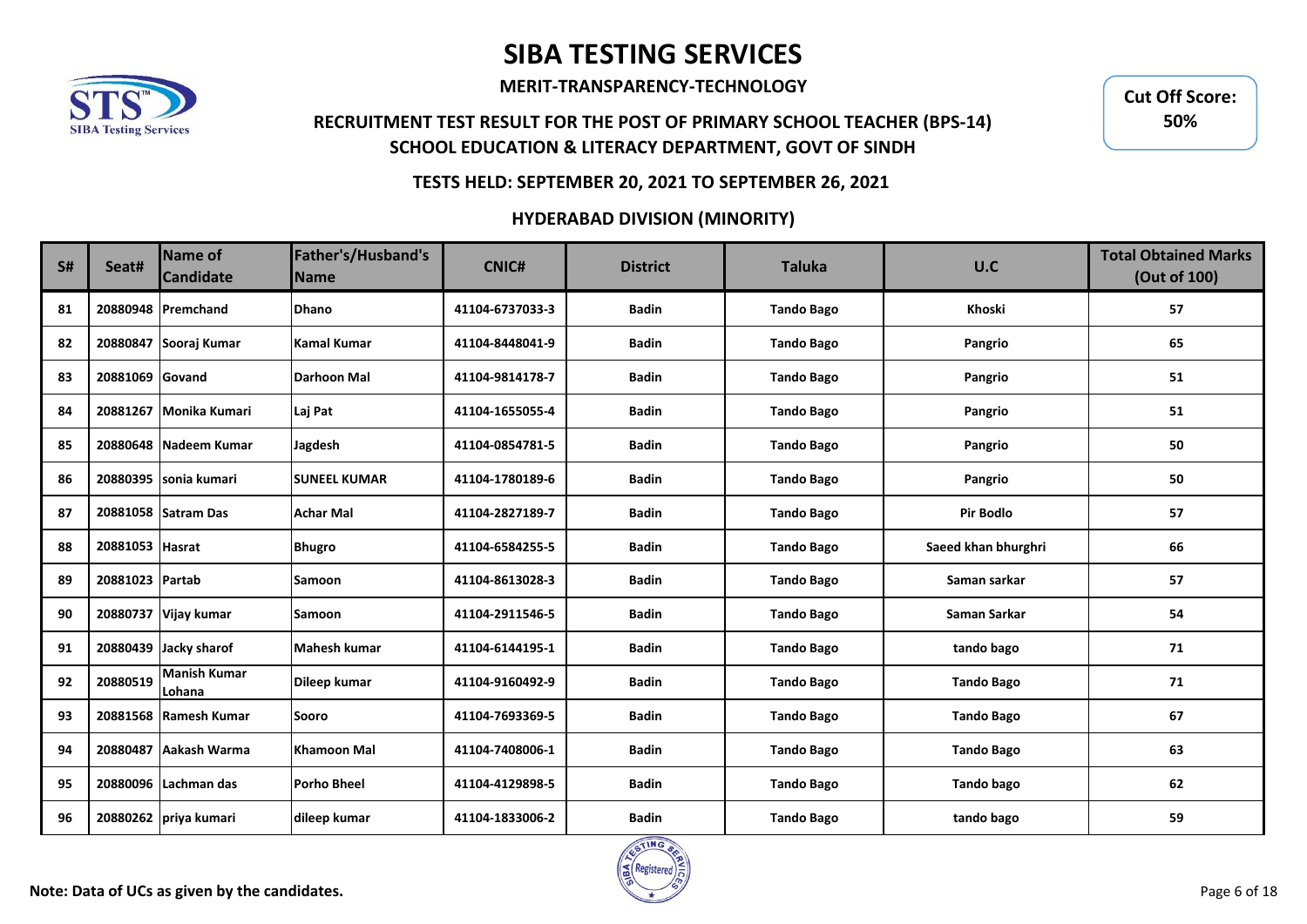

**MERIT-TRANSPARENCY-TECHNOLOGY**

## **RECRUITMENT TEST RESULT FOR THE POST OF PRIMARY SCHOOL TEACHER (BPS-14) SCHOOL EDUCATION & LITERACY DEPARTMENT, GOVT OF SINDH**

**Cut Off Score: 50%**

### **TESTS HELD: SEPTEMBER 20, 2021 TO SEPTEMBER 26, 2021**

| <b>S#</b> | Seat#            | <b>Name of</b><br><b>Candidate</b> | Father's/Husband's<br><b>Name</b> | <b>CNIC#</b>    | <b>District</b> | <b>Taluka</b>     | U.C                              | <b>Total Obtained Marks</b><br>(Out of 100) |
|-----------|------------------|------------------------------------|-----------------------------------|-----------------|-----------------|-------------------|----------------------------------|---------------------------------------------|
| 97        |                  | 20881192 surhandar gul             | <b>Gulab Rai</b>                  | 41302-5403303-7 | <b>Badin</b>    | <b>Tando Bago</b> | <b>Tando Bago</b>                | 51                                          |
| 98        |                  | 20880937 Kantesh Rai               | <b>Vishandas</b>                  | 41104-8054252-9 | <b>Badin</b>    | <b>Tando Bago</b> | <b>Tando Bago</b>                | 56                                          |
| 99        | 20880618 Parkash |                                    | Jeevo                             | 41104-7410114-5 | <b>Badin</b>    | <b>Tando Bago</b> | <b>Town Committee Tando bago</b> | 53                                          |
| 100       |                  | 20881295 Mukesh Kumar              | <b>Beejal Meghwar</b>             | 41104-6033489-5 | <b>Badin</b>    | <b>Tando Bago</b> | <b>UC Khair Pur Ganboh</b>       | 60                                          |
| 101       |                  | 21050072 Ramparkash oad            | <b>Mirchand oad</b>               | 41201-9132053-7 | Dadu            | Dadu              | 01 / ward: 10                    | 53                                          |
| 102       |                  | 21050983 Anesh Kumar               | <b>Bhag Chand</b>                 | 41201-4168839-5 | Dadu            | Dadu              | 1                                | 68                                          |
| 103       | 21053705 Kanhio  |                                    | <b>Beloo</b>                      | 41201-9228488-9 | Dadu            | Dadu              | 3                                | 63                                          |
| 104       | 21052707         | Vinesh Kumar                       | Shamnani Birij Lal                | 41201-7356236-3 | Dadu            | Dadu              | <b>UC1</b>                       | 55                                          |
| 105       | 21050719 Aakash  |                                    | <b>Lachman Das</b>                | 41201-7354653-9 | Dadu            | Dadu              | $UC-2$                           | 63                                          |
| 106       | 21053687 Vishaal |                                    | <b>Lakhmeer Chand</b>             | 41201-1996890-7 | Dadu            | Dadu              | $UC-2$                           | 55                                          |
| 107       |                  | 21051623 Muhammad Yahya            | Ali Bux                           | 41201-9301850-7 | Dadu            | Dadu              | <b>Village Pir Tarho</b>         | 69                                          |
| 108       | 21082016         | Pavesh Kumar<br>Motwani            | Raj Kumar                         | 41205-5255113-1 | Dadu            | Mehar             | <b>Betto Jatoi</b>               | 53                                          |
| 109       | 21082275         | Sujeet Kumar<br><b>Dharma</b>      | <b>Manohar Lal</b>                | 41205-1961944-1 | Dadu            | Mehar             | Mehar                            | 55                                          |
| 110       | 21080991 ANEESHA |                                    | <b>RAMESH KUMAR</b>               | 43203-7679085-8 | Dadu            | Mehar             | <b>RADHAN</b>                    | 53                                          |
| 111       |                  | 21082336 Mahesh Kumar              | Pireen Mal Oad Rajput             | 41306-4530175-9 | Dadu            | Mehar             | UC-04 Qasimabad Hyderabad        | 52                                          |
| 112       |                  | 20801351 Kanhiya Lal               | Poonjo Mal                        | 41303-0469357-7 | Hyderabad       | Hyderabad         | (UC) MASU BHURGARI               | 50                                          |

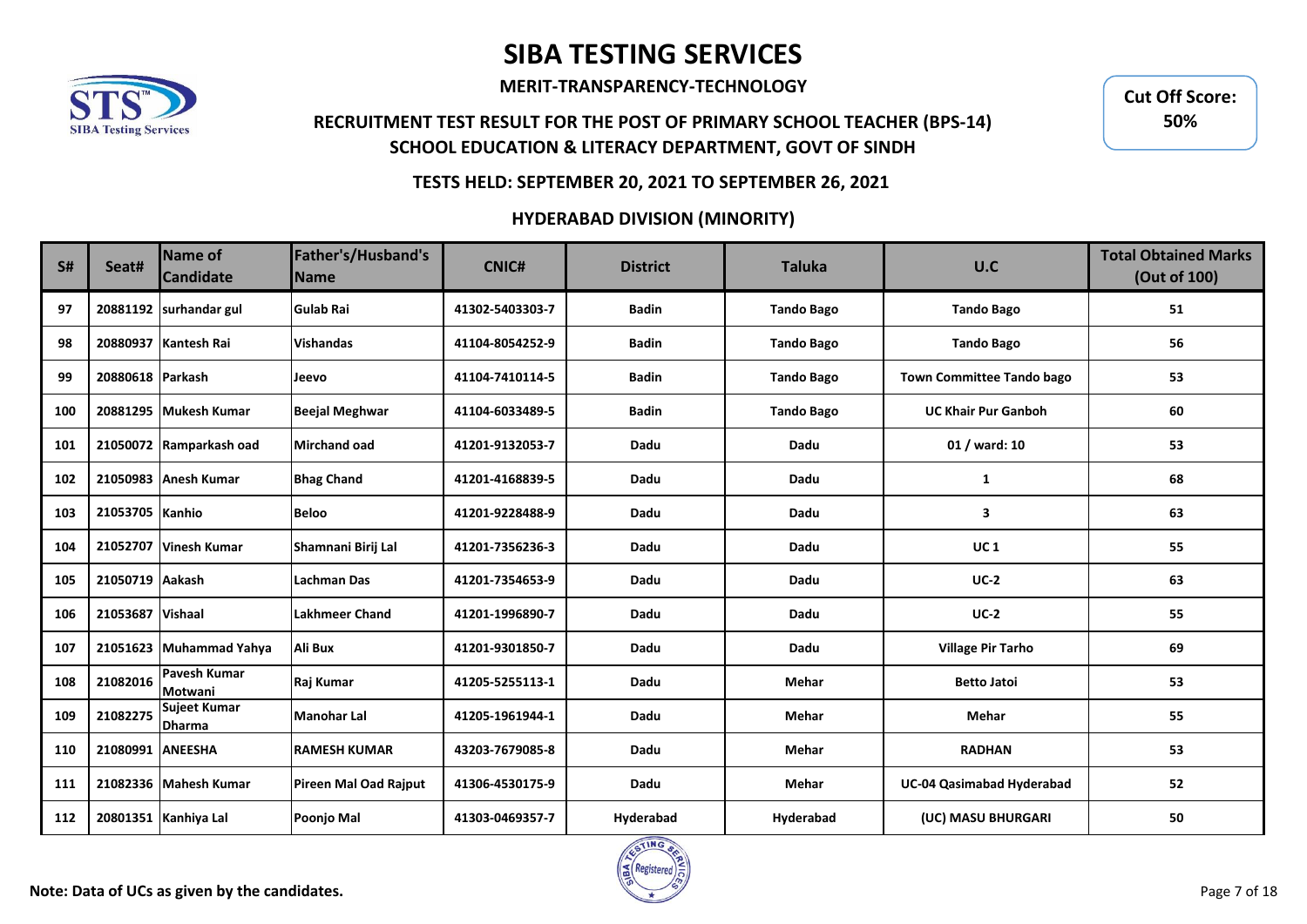

**MERIT-TRANSPARENCY-TECHNOLOGY**

## **RECRUITMENT TEST RESULT FOR THE POST OF PRIMARY SCHOOL TEACHER (BPS-14) SCHOOL EDUCATION & LITERACY DEPARTMENT, GOVT OF SINDH**

**Cut Off Score: 50%**

### **TESTS HELD: SEPTEMBER 20, 2021 TO SEPTEMBER 26, 2021**

| <b>S#</b> | Seat#             | Name of<br><b>Candidate</b>            | Father's/Husband's<br><b>Name</b> | <b>CNIC#</b>    | <b>District</b> | <b>Taluka</b> | U.C                    | <b>Total Obtained Marks</b><br>(Out of 100) |
|-----------|-------------------|----------------------------------------|-----------------------------------|-----------------|-----------------|---------------|------------------------|---------------------------------------------|
| 113       |                   | 20803239 Kiran Rameez                  | <b>Yagoob Masih</b>               | 44203-6322945-4 | Hyderabad       | Hyderabad     | 11 Tandojam            | 59                                          |
| 114       |                   | 20800280 Sultan Sharif                 | <b>Sharif Masih</b>               | 41303-3665095-7 | Hyderabad       | Hyderabad     | 15                     | 51                                          |
| 115       |                   | 20801766 Lajpat Kumar                  | <b>Asan Das</b>                   | 41303-6725392-9 | Hyderabad       | Hyderabad     | <b>Dhamachani</b>      | 68                                          |
| 116       |                   | 20801195 Ram chandar                   | <b>Nehroo</b>                     | 41303-8208270-7 | Hyderabad       | Hyderabad     | Haji sawan khan Gopang | 56                                          |
| 117       |                   | 20800847 Shaman Lal                    | <b>Chatoon</b>                    | 41303-0654515-7 | Hyderabad       | Hyderabad     | Massu Bhurgari         | 57                                          |
| 118       |                   | 20801630 Bhanwar Lal                   | Poonjo mal                        | 41303-6330214-3 | Hyderabad       | Hyderabad     | Masu Bhurghari         | 57                                          |
| 119       |                   | 20800135 Mahesh kumar                  | Paman mal                         | 41303-7742603-1 | Hyderabad       | Hyderabad     | Moosa khatian          | 73                                          |
| 120       |                   | 20800190 Tanveer Hussain               | <b>Ameer Bux</b>                  | 41303-8884134-1 | Hyderabad       | Hyderabad     | <b>Moosa Khatian</b>   | 54                                          |
| 121       |                   | 20801909 HARASH LAL                    | <b>SAGAN LAL</b>                  | 41303-5029388-9 | Hyderabad       | Hyderabad     | <b>SERI</b>            | 54                                          |
| 122       | 20802277 RIAZ     |                                        | <b>MISRI</b>                      | 41303-2595890-9 | Hyderabad       | Hyderabad     | <b>Tando Hyder</b>     | 67                                          |
| 123       |                   | 20801102 Santosh Kumar                 | LAKHI MAL                         | 41302-5367959-7 | Hyderabad       | Hyderabad     | <b>Tando Hyder</b>     | 60                                          |
| 124       |                   | 20802416 Anil Kumar                    | Lakhi Mal                         | 41303-8770707-5 | Hyderabad       | Hyderabad     | <b>Tando Hyder</b>     | 54                                          |
| 125       |                   | 20801802 Kapil Dev Maharaj             | Saroop Das Maharaj                | 41303-4154853-3 | Hyderabad       | Hyderabad     | <b>Tando Jam</b>       | 70                                          |
| 126       | 20802044 Darshana |                                        | Pardeep Kumar                     | 41303-4467864-2 | Hyderabad       | Hyderabad     | <b>Tando Jam</b>       | 68                                          |
| 127       |                   | 20802270 Khalid Bhatti                 | Khushi Masih                      | 41303-6042335-3 | Hyderabad       | Hyderabad     | <b>Tando Jam</b>       | 59                                          |
| 128       |                   | 20801705 KHUERRAM SHEHZAD Yousuf Kamal |                                   | 41303-8428102-9 | Hyderabad       | Hyderabad     | <b>Tando Jam</b>       | 55                                          |

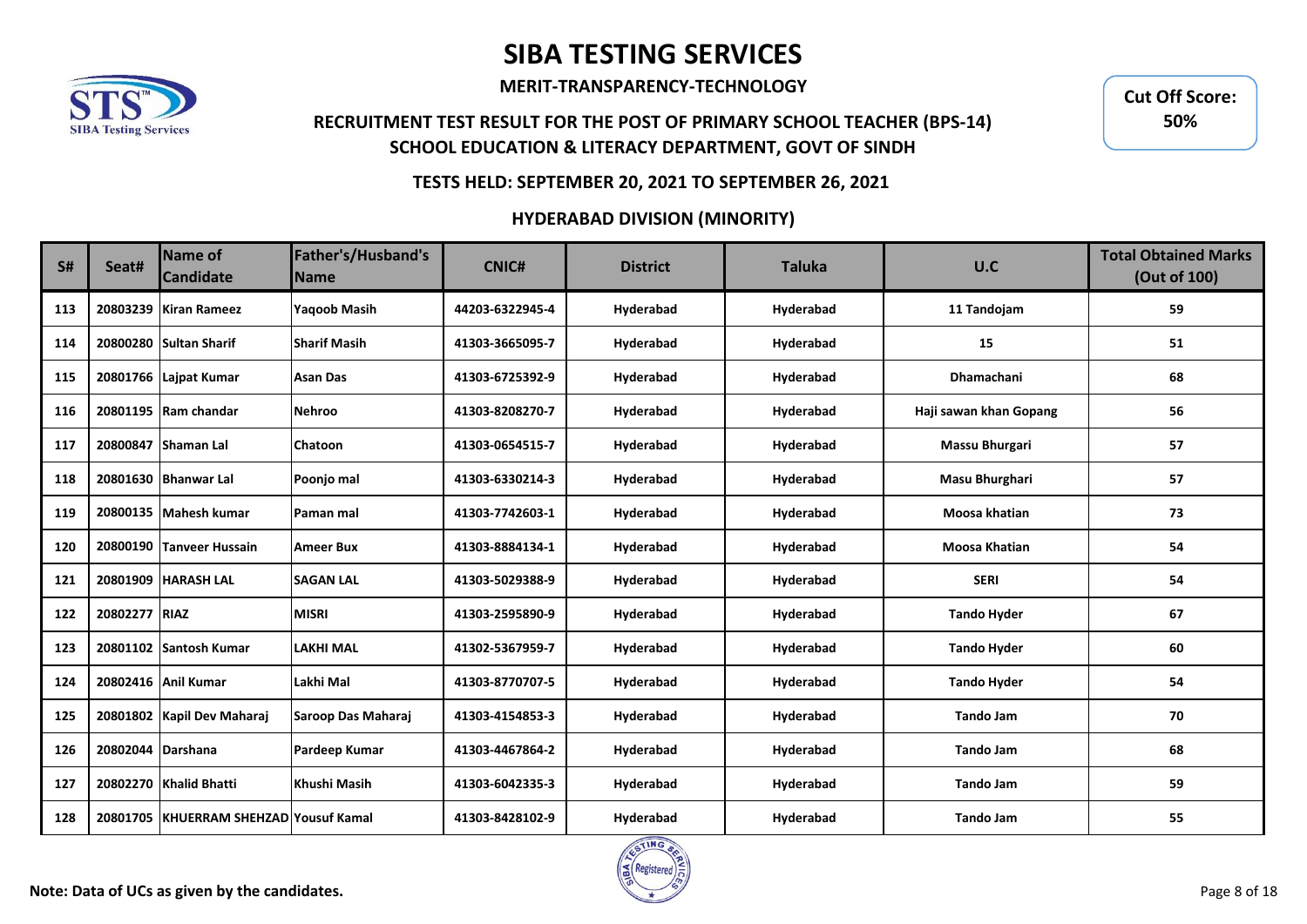

**MERIT-TRANSPARENCY-TECHNOLOGY**

## **RECRUITMENT TEST RESULT FOR THE POST OF PRIMARY SCHOOL TEACHER (BPS-14) SCHOOL EDUCATION & LITERACY DEPARTMENT, GOVT OF SINDH**

**Cut Off Score: 50%**

### **TESTS HELD: SEPTEMBER 20, 2021 TO SEPTEMBER 26, 2021**

| S#  | Seat#          | Name of<br><b>Candidate</b> | Father's/Husband's<br><b>Name</b> | <b>CNIC#</b>    | <b>District</b> | <b>Taluka</b> | U.C                               | <b>Total Obtained Marks</b><br>(Out of 100) |
|-----|----------------|-----------------------------|-----------------------------------|-----------------|-----------------|---------------|-----------------------------------|---------------------------------------------|
| 129 |                | 20800601 Amar Aswani        | <b>Rai Chand</b>                  | 41303-7760493-7 | Hyderabad       | Hyderabad     | <b>Tando Qaiser</b>               | 71                                          |
| 130 |                | 20801304 Kanwar Ram         | Lachman Das                       | 41303-1896959-3 | Hyderabad       | Hyderabad     | <b>Tando Qaiser</b>               | 63                                          |
| 131 |                | 20800807 Sanjesh Kumar      | <b>Jashan Das</b>                 | 41303-2532502-5 | Hyderabad       | Hyderabad     | <b>Tando Qaiser</b>               | 52                                          |
| 132 |                | 20801001 Dileep Kumar       | Gordhan Das                       | 41303-2311831-5 | Hyderabad       | Hyderabad     | <b>Tando Qaiser</b>               | 53                                          |
| 133 |                | 20801777 Dildar Mal         | Gulbahar                          | 41302-0432651-9 | Hyderabad       | Hyderabad     | Tandohyder                        | 55                                          |
| 134 |                | 20800229 Aneel Kumar        | <b>Gulab Rai</b>                  | 41303-6484207-9 | Hyderabad       | Hyderabad     | Tandojam                          | 66                                          |
| 135 |                | 20801729   Imran Ghouri     | Siraj Masih                       | 41303-5825263-7 | Hyderabad       | Hyderabad     | Tandojam                          | 56                                          |
| 136 |                | 20801406 Afshan Imran       | <b>Imran Alam</b>                 | 41303-4151627-2 | Hyderabad       | Hyderabad     | Tandojam                          | 50                                          |
| 137 | 20803398 Mohan |                             | <b>Dheero</b>                     | 41305-7935904-3 | Hyderabad       | Hyderabad     | <b>Town Committee Khyber</b>      | 52                                          |
| 138 |                | 20800665 Devan kumar        | Chaitan                           | 41303-9209860-5 | Hyderabad       | Hyderabad     | <b>UC Masu Bhurgari</b>           | 61                                          |
| 139 | 20800519 Tajan |                             | <b>Birdo Mal</b>                  | 41303-6713895-7 | Hyderabad       | Hyderabad     | <b>UC Masu Bhurgari</b>           | 52                                          |
| 140 | 20801312 Baboo |                             | <b>Nimoon</b>                     | 41303-6492584-9 | Hyderabad       | Hyderabad     | <b>UC Moolan</b>                  | 51                                          |
| 141 | 20800931 Gulab |                             | <b>Mithoo Meghwar</b>             | 41303-1623540-9 | Hyderabad       | Hyderabad     | <b>UC Tando Allan Mari</b>        | 50                                          |
| 142 |                | 20802098 Kishor Kumar       | <b>Misri</b>                      | 41303-7623803-5 | Hyderabad       | Hyderabad     | <b>UC-Tando Hyder</b>             | 55                                          |
| 143 | 20800054 Kamla |                             | <b>Narain Das</b>                 | 41302-4929677-6 | Hyderabad       | Hyderabad     | <b>Union Council 36</b>           | 51                                          |
| 144 |                | 20801800 Rajeshkumar        | <b>Leelo Mal</b>                  | 41303-4912042-5 | Hyderabad       | Hyderabad     | <b>Union Council Tando Qaiser</b> | 50                                          |

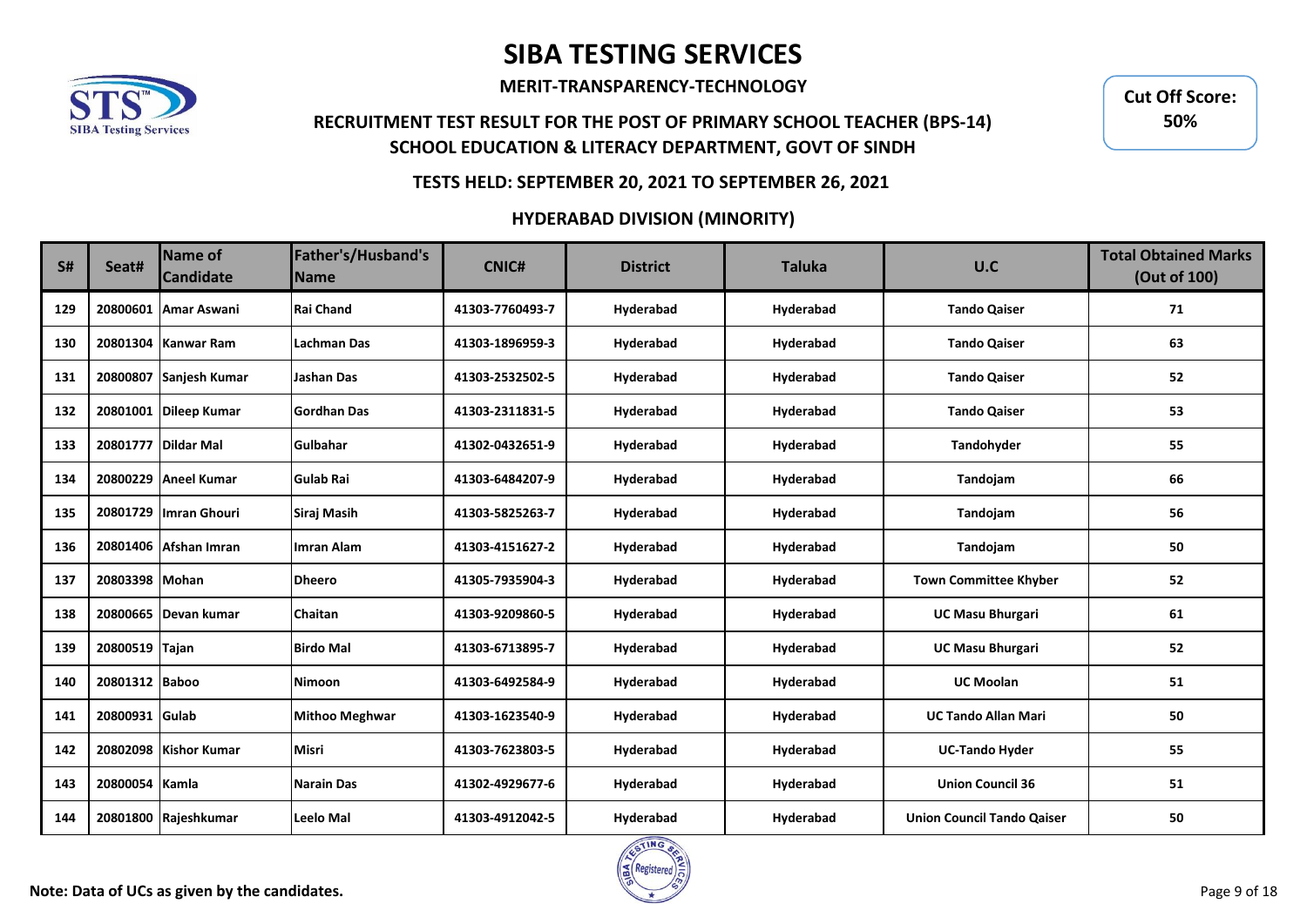

**MERIT-TRANSPARENCY-TECHNOLOGY**

## **RECRUITMENT TEST RESULT FOR THE POST OF PRIMARY SCHOOL TEACHER (BPS-14) SCHOOL EDUCATION & LITERACY DEPARTMENT, GOVT OF SINDH**

**Cut Off Score: 50%**

### **TESTS HELD: SEPTEMBER 20, 2021 TO SEPTEMBER 26, 2021**

| <b>S#</b> | Seat#             | <b>Name of</b><br><b>Candidate</b> | Father's/Husband's<br><b>Name</b> | <b>CNIC#</b>    | <b>District</b> | <b>Taluka</b>         | U.C                                                         | <b>Total Obtained Marks</b><br>(Out of 100) |
|-----------|-------------------|------------------------------------|-----------------------------------|-----------------|-----------------|-----------------------|-------------------------------------------------------------|---------------------------------------------|
| 145       |                   | 20832120 Maria Rebecca             | <b>Arseen Khan</b>                | 41303-1477549-6 | Hyderabad       | <b>Hyderabad City</b> | 11                                                          | 53                                          |
| 146       | 20834183 Eric     |                                    | <b>Akbar</b>                      | 41302-6426948-5 | Hyderabad       | <b>Hyderabad City</b> | 12                                                          | 58                                          |
| 147       |                   | 20833418 Baby Easther              | <b>Aslam Masih</b>                | 41302-7006875-8 | Hyderabad       | <b>Hyderabad City</b> | 15                                                          | 52                                          |
| 148       | 20832654 Saleem   |                                    | <b>Murad</b>                      | 41303-1484755-5 | Hyderabad       | <b>Hyderabad City</b> | 15                                                          | 51                                          |
| 149       |                   | 20831205 Permeshri                 | <b>Heromal</b>                    | 41303-1049890-6 | Hyderabad       | <b>Hyderabad City</b> | 18                                                          | 57                                          |
| 150       |                   | 20830460 Sarwar John               | <b>Anwer Masih Gill</b>           | 41303-8994855-7 | Hyderabad       | <b>Hyderabad City</b> | $\overline{2}$                                              | 56                                          |
| 151       | 20834859          | Jerusha George<br>Gulzar           | George                            | 41302-2468094-4 | Hyderabad       | <b>Hyderabad City</b> | 29                                                          | 50                                          |
| 152       |                   | 20830723 Mukesh Thakur             | Parbhoo Lal                       | 41303-9551650-5 | Hyderabad       | <b>Hyderabad City</b> | 3                                                           | 59                                          |
| 153       |                   | 20832901 Ramesh kumar              | <b>Lakho Mal</b>                  | 41303-5047736-9 | Hyderabad       | <b>Hyderabad City</b> | 4                                                           | 65                                          |
| 154       | 20832807 NAND LAL |                                    | <b>NARAIN DAS</b>                 | 41303-7051711-9 | Hyderabad       | <b>Hyderabad City</b> | 48                                                          | 62                                          |
| 155       |                   | 20832030 Madan Lal                 | <b>Prem chand</b>                 | 41302-1950654-7 | Hyderabad       | <b>Hyderabad City</b> | 50                                                          | 65                                          |
| 156       |                   | 20831803 Ratan kumar               | Shanker lal                       | 41303-7494665-3 | Hyderabad       | <b>Hyderabad City</b> | 50                                                          | 60                                          |
| 157       |                   | 20830978 Rajesh Kumar              | Mohan Lal                         | 41303-0276496-9 | Hyderabad       | <b>Hyderabad City</b> | 50 (Hyderabad City)                                         | 61                                          |
| 158       |                   | 20831644 Deepak kumar              | Mohan Lal                         | 41303-0361996-9 | Hyderabad       | <b>Hyderabad City</b> | 50 (Hyderabad City)                                         | 53                                          |
| 159       |                   | 20831229 Sridevi Oad               | Dileep kumar oad                  | 41306-5606173-2 | Hyderabad       | <b>Hyderabad City</b> | Qasimabad                                                   | 54                                          |
| 160       |                   | 20834592 MEHWISH                   | <b>FRANCIS RATTI</b>              | 41303-9154794-6 | Hyderabad       | <b>Hyderabad City</b> | RAILWAY TRAFFIC COLONY,<br><b>HYDERABAD CITY, HYDERABAD</b> | 54                                          |

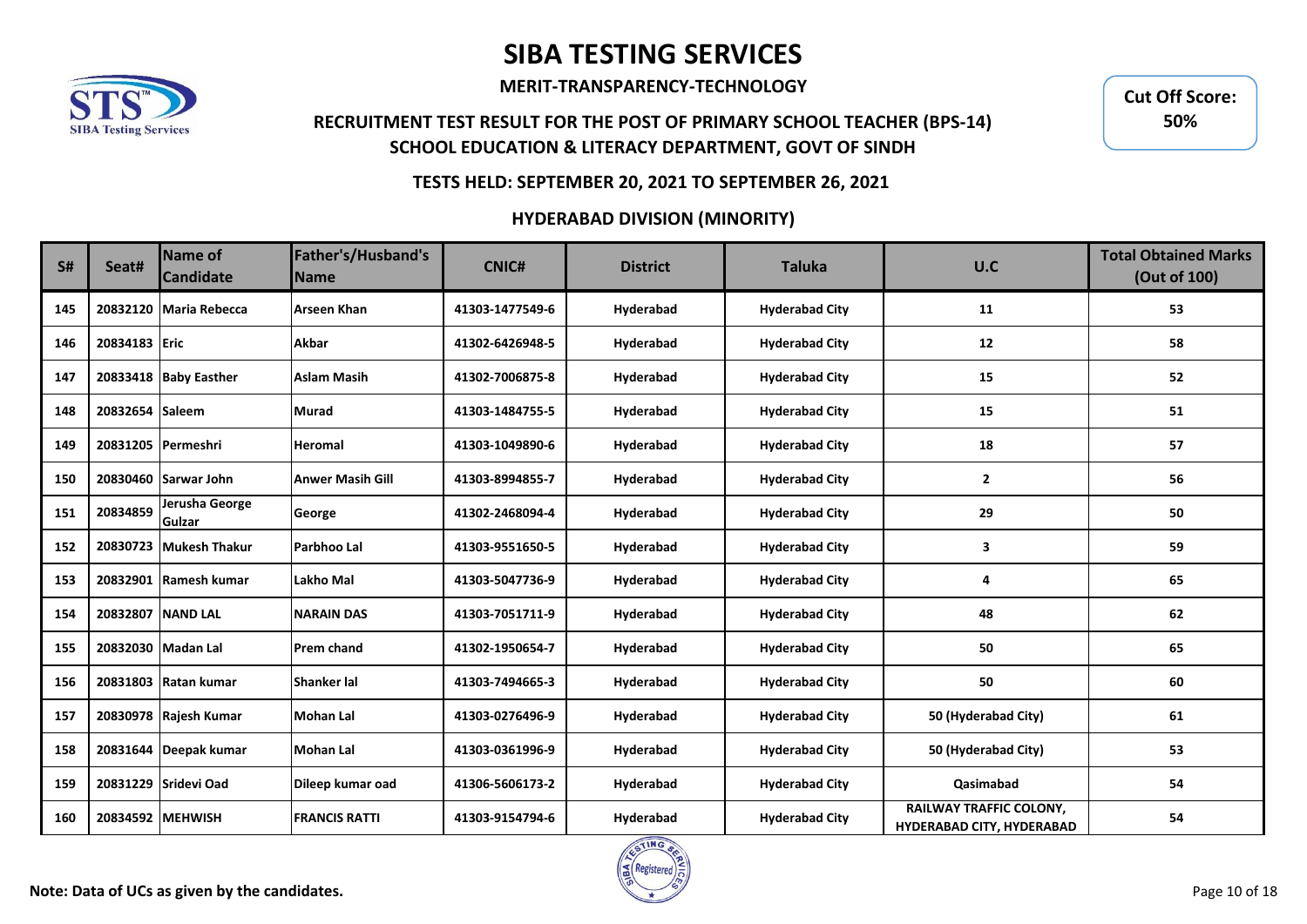

**MERIT-TRANSPARENCY-TECHNOLOGY**

## **RECRUITMENT TEST RESULT FOR THE POST OF PRIMARY SCHOOL TEACHER (BPS-14) SCHOOL EDUCATION & LITERACY DEPARTMENT, GOVT OF SINDH**

**Cut Off Score: 50%**

### **TESTS HELD: SEPTEMBER 20, 2021 TO SEPTEMBER 26, 2021**

| <b>S#</b> | Seat#            | Name of<br><b>Candidate</b>     | Father's/Husband's<br><b>Name</b> | <b>CNIC#</b>    | <b>District</b> | <b>Taluka</b>         | U.C                            | <b>Total Obtained Marks</b><br>(Out of 100) |
|-----------|------------------|---------------------------------|-----------------------------------|-----------------|-----------------|-----------------------|--------------------------------|---------------------------------------------|
| 161       |                  | 20831443 Dileep Kumar           | Jay ram Das                       | 41303-2626224-1 | Hyderabad       | <b>Hyderabad City</b> | <b>UC48</b>                    | 50                                          |
| 162       |                  | 20830014 Komal Vinod            | <b>Vinod Clifed</b>               | 41303-8835246-0 | Hyderabad       | <b>Hyderabad City</b> | $Uc-1$                         | 54                                          |
| 163       | 20830832 Kailash |                                 | Asaram                            | 41303-1255294-3 | Hyderabad       | <b>Hyderabad City</b> | $UC-16$                        | 53                                          |
| 164       | 20812187 Delphin |                                 | <b>Maqsood Masih</b>              | 41304-5225512-4 | Hyderabad       | Latifabad             | 10                             | 51                                          |
| 165       | 20810395 Arleen  |                                 | Yousuf                            | 41304-5920978-4 | Hyderabad       | Latifabad             | 10                             | 50                                          |
| 166       | 20811349 JANTA   |                                 | <b>GIAN CHAND</b>                 | 41304-0972054-0 | Hyderabad       | Latifabad             | 13                             | 67                                          |
| 167       |                  | 20811810 PERMESHWARI            | <b>MITHULAL</b>                   | 41304-6548727-6 | Hyderabad       | Latifabad             | 16                             | 55                                          |
| 168       |                  | 20813411 Satish Kumar           | <b>Wazeer</b>                     | 41303-8914910-3 | Hyderabad       | Latifabad             | 55                             | 54                                          |
| 169       |                  | 20811445 Pawan kumar            | kanwar bhagat                     | 41304-2503532-1 | Hyderabad       | Latifabad             | 55                             | 50                                          |
| 170       |                  | 20811841 Adeel Masih            | <b>Hanif Masih</b>                | 41304-2189486-7 | Hyderabad       | Latifabad             | 6                              | 60                                          |
| 171       |                  | 20812500 Shazeer Moon           | <b>Patrick</b>                    | 41303-4767263-3 | Hyderabad       | Latifabad             | 62                             | 57                                          |
| 172       | 20810042 Mehwish |                                 | <b>Dileep Kumar</b>               | 41304-2726814-6 | Hyderabad       | Latifabad             | latifabad                      | 60                                          |
| 173       |                  | 20812021 Umaish Lal Oad         | <b>TOTA RAM</b>                   | 41304-2559830-3 | Hyderabad       | Latifabad             | <b>LATIFABAD</b>               | 56                                          |
| 174       |                  | 20813430 Vijay Akash            | Madhu                             | 41304-3731852-5 | Hyderabad       | Latifabad             | Latifabad Dist Hyderabad UC 85 | 54                                          |
| 175       | 20813309         | <b>Mishael Naqash</b><br>Younus | Younus                            | 41303-9852285-2 | Hyderabad       | Latifabad             | Latifabad unit 10              | 55                                          |
| 176       |                  | 20813797 Sajid Jameel           | Jameel Iqbal                      | 41304-2125029-9 | Hyderabad       | Latifabad             | <b>Uc 5</b>                    | 61                                          |

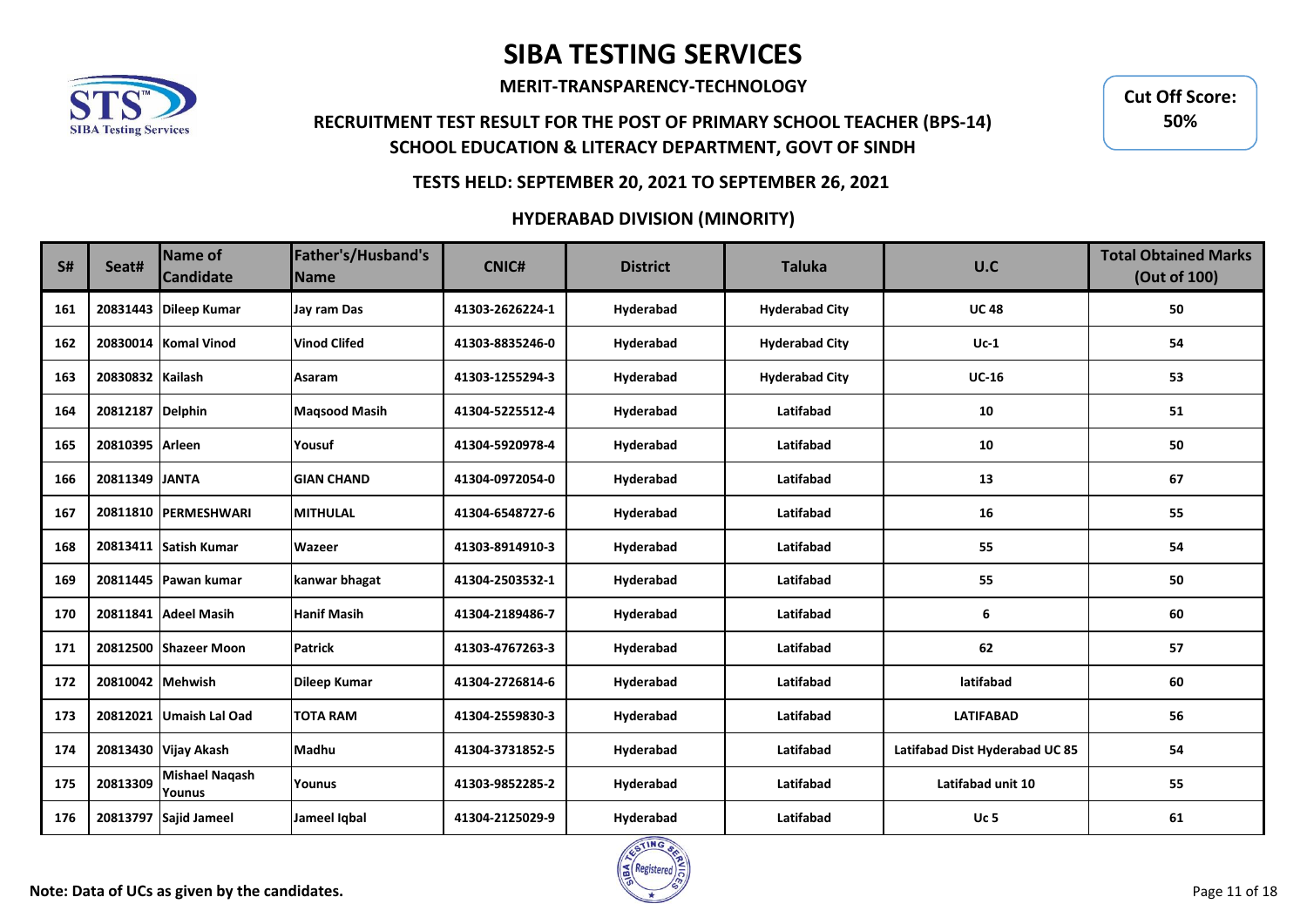

**MERIT-TRANSPARENCY-TECHNOLOGY**

## **RECRUITMENT TEST RESULT FOR THE POST OF PRIMARY SCHOOL TEACHER (BPS-14) SCHOOL EDUCATION & LITERACY DEPARTMENT, GOVT OF SINDH**

**Cut Off Score: 50%**

### **TESTS HELD: SEPTEMBER 20, 2021 TO SEPTEMBER 26, 2021**

| <b>S#</b> | Seat#            | Name of<br><b>Candidate</b> | Father's/Husband's<br><b>Name</b> | <b>CNIC#</b>    | <b>District</b> | <b>Taluka</b>        | U.C                                               | <b>Total Obtained Marks</b><br>(Out of 100) |
|-----------|------------------|-----------------------------|-----------------------------------|-----------------|-----------------|----------------------|---------------------------------------------------|---------------------------------------------|
| 177       | 20811418 SEHRISH |                             | <b>ASLAM SAMUEL</b>               | 41304-1327137-0 | Hyderabad       | Latifabad            | UC <sub>6</sub>                                   | 53                                          |
| 178       |                  | 20812090 Natasha Ali        | Qalander Bukhsh                   | 41304-3443066-0 | Hyderabad       | Latifabad            | UC NO 93 Gulshan-e-zeal pak<br>society, site area | 52                                          |
| 179       | 20810401 ANEEL   |                             | <b>MOHAN</b>                      | 41304-0169100-7 | Hyderabad       | Latifabad            | <b>UC_95</b>                                      | 50                                          |
| 180       |                  | 20813125 Zerish Javed       | <b>Wilson Javed</b>               | 35201-8084252-8 | Hyderabad       | Latifabad            | $UC-1$                                            | 51                                          |
| 181       |                  | 20811037 Sehrish Wilson     | <b>Tabish Soloman</b>             | 41304-0299233-4 | Hyderabad       | Latifabad            | Uc26Hyderabad_200637                              | 52                                          |
| 182       | 20811459 Nasim   |                             | <b>Boota</b>                      | 41304-3563112-8 | Hyderabad       | Latifabad            | Uc5                                               | 52                                          |
| 183       |                  | 20813673 SANJAY KUMAR       | <b>PREM CHAND</b>                 | 41304-7167065-3 | Hyderabad       | Latifabad            | <b>UC-93 LATIFABAD HYDERABAD</b>                  | 50                                          |
| 184       | 20810851         | Razia Mumtaz                | <b>Mumtaz Bhatti</b>              | 44203-1071039-4 | Hyderabad       | Latifabad            | Ward 7 Cant                                       | 52                                          |
| 185       | 20821790 sunita  |                             | Raja Ram                          | 44206-8297881-8 | Hyderabad       | Qasimabad            | 4                                                 | 54                                          |
| 186       |                  | 20820921 Marina Joseph      | <b>Samuel Joseph</b>              | 41303-8883298-2 | Hyderabad       | <b>Qasimabad</b>     | 4 latifabad uc 4                                  | 58                                          |
| 187       | 20820554         | Amin Emmanuel               | Siddique                          | 41306-0531882-3 | Hyderabad       | Qasimabad            | 5                                                 | 55                                          |
| 188       |                  | 20820474 Lubna Oad          | Suresh Kumar Oad                  | 41303-0967016-4 | Hyderabad       | Qasimabad            | <b>Union Council No 5</b>                         | 51                                          |
| 189       |                  | 20920444 Narander Bhatia    | Nanik Ram                         | 41204-9826092-9 | Jamshoro        | Kotri                | Kotri                                             | 54                                          |
| 190       | 20921556 Sedec   |                             | <b>Stephen</b>                    | 41204-8354949-7 | Jamshoro        | Kotri                | Kotri city                                        | 51                                          |
| 191       |                  | 20920132 Ashraf Masih       | <b>Aslam Masih</b>                | 41204-8663558-1 | Jamshoro        | Kotri                | UC3                                               | 57                                          |
| 192       |                  | 20900087 SUNNY RAJA         | <b>BHOJO MAL</b>                  | 41506-0368599-9 | Jamshoro        | <b>Sehwan Sharif</b> | <b>Bhan</b>                                       | 66                                          |

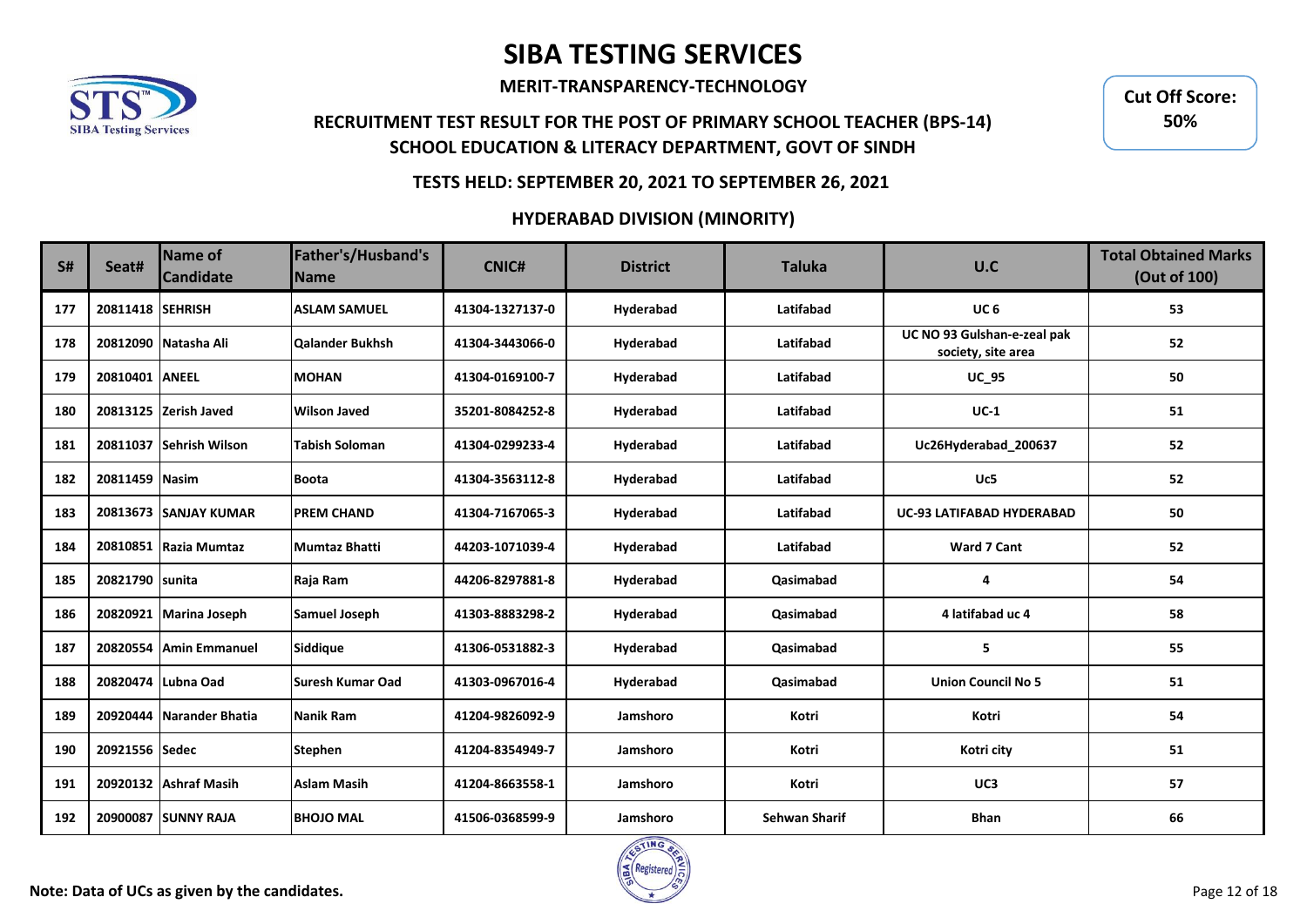

**MERIT-TRANSPARENCY-TECHNOLOGY**

## **RECRUITMENT TEST RESULT FOR THE POST OF PRIMARY SCHOOL TEACHER (BPS-14) SCHOOL EDUCATION & LITERACY DEPARTMENT, GOVT OF SINDH**

**Cut Off Score: 50%**

### **TESTS HELD: SEPTEMBER 20, 2021 TO SEPTEMBER 26, 2021**

| <b>S#</b> | Seat#              | Name of<br><b>Candidate</b>   | Father's/Husband's<br><b>Name</b> | <b>CNIC#</b>    | <b>District</b> | <b>Taluka</b>   | U.C                           | <b>Total Obtained Marks</b><br>(Out of 100) |
|-----------|--------------------|-------------------------------|-----------------------------------|-----------------|-----------------|-----------------|-------------------------------|---------------------------------------------|
| 193       |                    | 20930073 Sundesh Kumar        | <b>Bhagwan Das</b>                | 41303-9551213-1 | Jamshoro        | Thano Bula Khan | <b>Thana Ahmed Khan</b>       | 64                                          |
| 194       | 21021699 Hoat      |                               | Jajio Mal                         | 41802-0623158-1 | Matiari         | Hala            | <b>Ajan Shah</b>              | 61                                          |
| 195       | 21020121 Gaji Mal  |                               | <b>MANGHIO MAL</b>                | 41301-2242095-7 | Matiari         | Hala            | <b>Bhanoth</b>                | 52                                          |
| 196       | 21021632           | <b>Mahesh Kumar</b><br>Lohano | <b>Tekoo Mal</b>                  | 41301-1295932-1 | <b>Matiari</b>  | Hala            | Hala 2                        | 52                                          |
| 197       | 21021739 Simran    |                               | <b>Arjan Das</b>                  | 41802-0626487-2 | <b>Matiari</b>  | Hala            | Hala new                      | 50                                          |
| 198       | 21020924 Lavi      |                               | <b>Parkash</b>                    | 41301-1357342-2 | <b>Matiari</b>  | Hala            | Hala new                      | 51                                          |
| 199       |                    | 21020761 Monika Devi          | <b>Bharo Mal</b>                  | 41802-0626290-2 | <b>Matiari</b>  | Hala            | Hala <sub>2</sub>             | 50                                          |
| 200       |                    | 21020730 Naresh Jogani        | <b>Bheemon mal</b>                | 41301-6110713-7 | <b>Matiari</b>  | Hala            | HALA-2                        | 67                                          |
| 201       | 21021506 Madhu     |                               | Johar                             | 41802-0623528-8 | <b>Matiari</b>  | Hala            | Imam Bux Kaka                 | 50                                          |
| 202       |                    | 21020691 Haresh Kumar         | Mehraj Multan                     | 41802-0618849-3 | <b>Matiari</b>  | Hala            | MC-Hala UC 2                  | 56                                          |
| 203       |                    | 21020247 Aneel kumar          | <b>Arjan Mal</b>                  | 41301-2671201-7 | Matiari         | Hala            | <b>Munsipal commette hala</b> | 50                                          |
| 204       |                    | 21020786 Santoshkumar         | Pokar das                         | 41802-0622565-5 | Matiari         | Hala            | UC1                           | 53                                          |
| 205       |                    | 21020507 Mehraj Ajay Sharma   | <b>Rattan Lal</b>                 | 41802-0617545-1 | <b>Matiari</b>  | Hala            | UC <sub>2</sub>               | 51                                          |
| 206       |                    | 21040535 Haresh Kumar         | <b>Gangoo Mal</b>                 | 41801-0611556-1 | <b>Matiari</b>  | Matiari         | <b>Bau Khan Pathan</b>        | 50                                          |
| 207       | 21040875 Gulab Rai |                               | <b>Arjun Das</b>                  | 41801-0626323-7 | <b>Matiari</b>  | Matiari         | Odero lal                     | 64                                          |
| 208       |                    | 21040527 Ram Chand            | <b>Veerio</b>                     | 41305-1247852-7 | <b>Matiari</b>  | <b>Matiari</b>  | <b>Odero lal station</b>      | 54                                          |

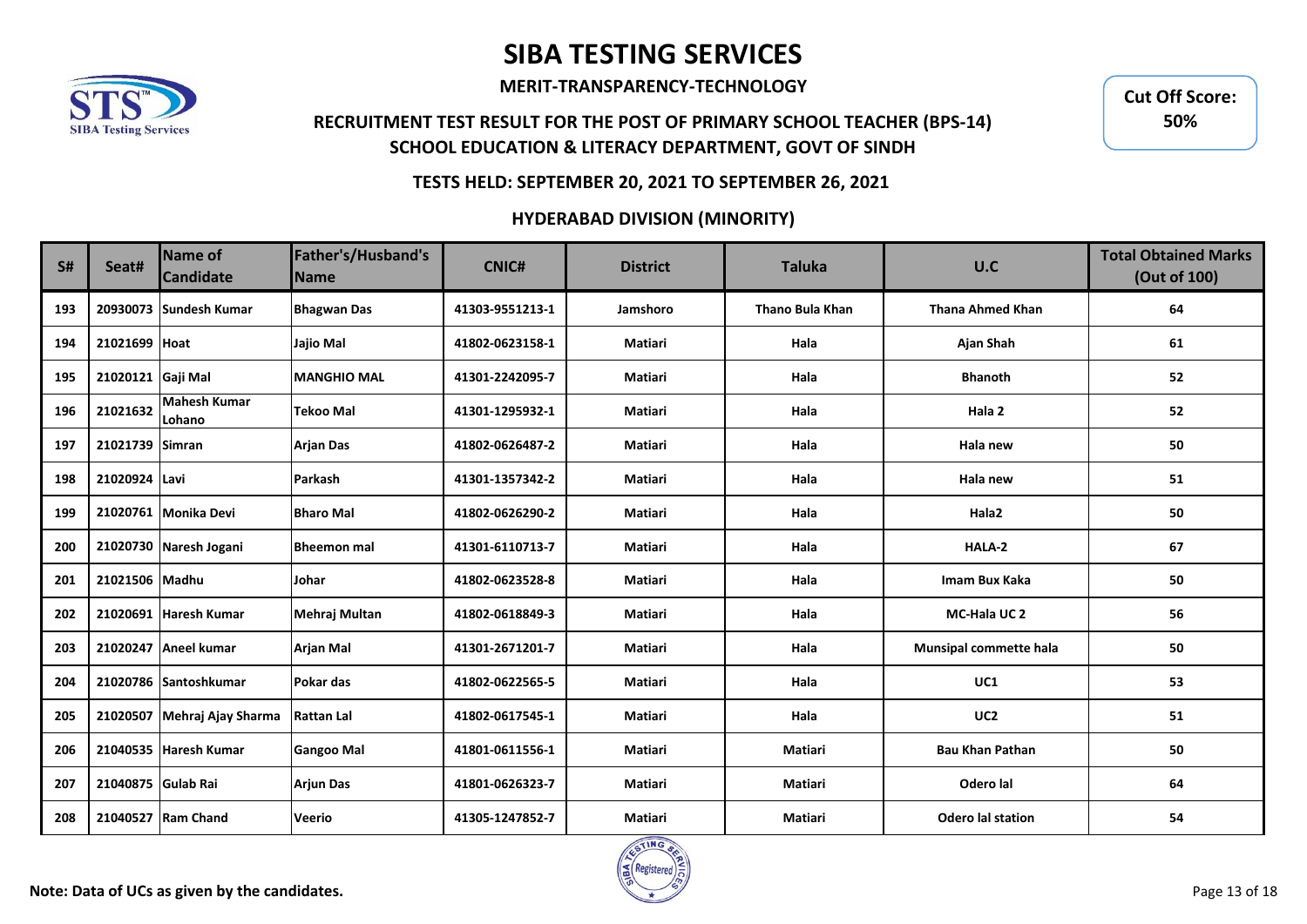

**MERIT-TRANSPARENCY-TECHNOLOGY**

## **RECRUITMENT TEST RESULT FOR THE POST OF PRIMARY SCHOOL TEACHER (BPS-14) SCHOOL EDUCATION & LITERACY DEPARTMENT, GOVT OF SINDH**

**Cut Off Score: 50%**

### **TESTS HELD: SEPTEMBER 20, 2021 TO SEPTEMBER 26, 2021**

| <b>S#</b> | Seat#              | Name of<br><b>Candidate</b>            | Father's/Husband's<br><b>Name</b> | <b>CNIC#</b>    | <b>District</b> | <b>Taluka</b>         | U.C                         | <b>Total Obtained Marks</b><br>(Out of 100) |
|-----------|--------------------|----------------------------------------|-----------------------------------|-----------------|-----------------|-----------------------|-----------------------------|---------------------------------------------|
| 209       | 21040748 Sajan Mal |                                        | <b>Chowkhio Mal</b>               | 41801-0639910-7 | <b>Matiari</b>  | <b>Matiari</b>        | <b>Odero Lal Station</b>    | 51                                          |
| 210       |                    | 21040451 Ramesh kumar                  | <b>Narain Das</b>                 | 41305-4071266-5 | Matiari         | Matiari               | Tajpur                      | 54                                          |
| 211       |                    | 21040957 Mohan Bekhchandani Bootio Mal |                                   | 41303-5422929-7 | Matiari         | Matiari               | Tajpur                      | 53                                          |
| 212       | 21040810 Raj Kumar |                                        | <b>Seero Mal</b>                  | 41801-0584550-1 | Matiari         | Matiari               | <b>UC NOBAT MURREE</b>      | 55                                          |
| 213       | 21041137 Gulab     |                                        | <b>Gian Dass</b>                  | 41801-0646415-1 | Matiari         | Matiari               | <b>UC: Palijani Station</b> | 64                                          |
| 214       | 21030254 Mukesh    |                                        | <b>Beerbal Oad</b>                | 41803-0603758-5 | Matiari         | Saeedabad             | <b>Shahmir Rahu</b>         | 64                                          |
| 215       | 21000122 Lajwanti  |                                        | <b>Chander perkash</b>            | 41405-5784166-8 | Sujawal         | <b>Mirpur Bathoro</b> | <b>Mirpur bathoro</b>       | 54                                          |
| 216       |                    | 21000514 Avesh kumar                   | Suresh kumar                      | 41405-0624167-1 | Sujawal         | <b>Mirpur Bathoro</b> | Mirpur bathoro (TC)         | 54                                          |
| 217       | 21000333 Sapna     |                                        | Paloo Mal                         | 41405-2579384-6 | Sujawal         | <b>Mirpur Bathoro</b> | <b>Town Committee</b>       | 55                                          |
| 218       |                    | 21000367 Kishore Kumar                 | <b>Ramesh Kumar</b>               | 41405-6243098-5 | Sujawal         | <b>Mirpur Bathoro</b> | <b>Town Mirpur Bathoro</b>  | 55                                          |
| 219       |                    | 21010149 Komal kumari                  | Avinash                           | 41407-7807698-2 | Sujawal         | <b>Shah Bunder</b>    | 73070                       | 73                                          |
| 220       | 20970038 manesh    |                                        | <b>PREM CHAND SHARMA</b>          | 41408-7934092-9 | Sujawal         | Sujawal               | <b>SUJAWAL</b>              | 60                                          |
| 221       | 20970113 JOTI BAI  |                                        | <b>KARAN</b>                      | 45402-0478853-8 | Sujawal         | Sujawal               | <b>SUJAWAL</b>              | 53                                          |
| 222       |                    | 20970243 Sanjay Kumar                  | <b>Dileep Kumar</b>               | 41408-4646109-5 | Sujawal         | Sujawal               | Sujawal                     | 53                                          |
| 223       |                    | 20970403 Rajendar Kumar                | <b>Khemchand</b>                  | 41408-1725704-7 | Sujawal         | Sujawal               | Sujawal                     | 52                                          |
| 224       |                    | 20970006 Ashok Kumar                   | Ponjo Mal                         | 41408-7118481-7 | Sujawal         | Sujawal               | Sujawal                     | 50                                          |

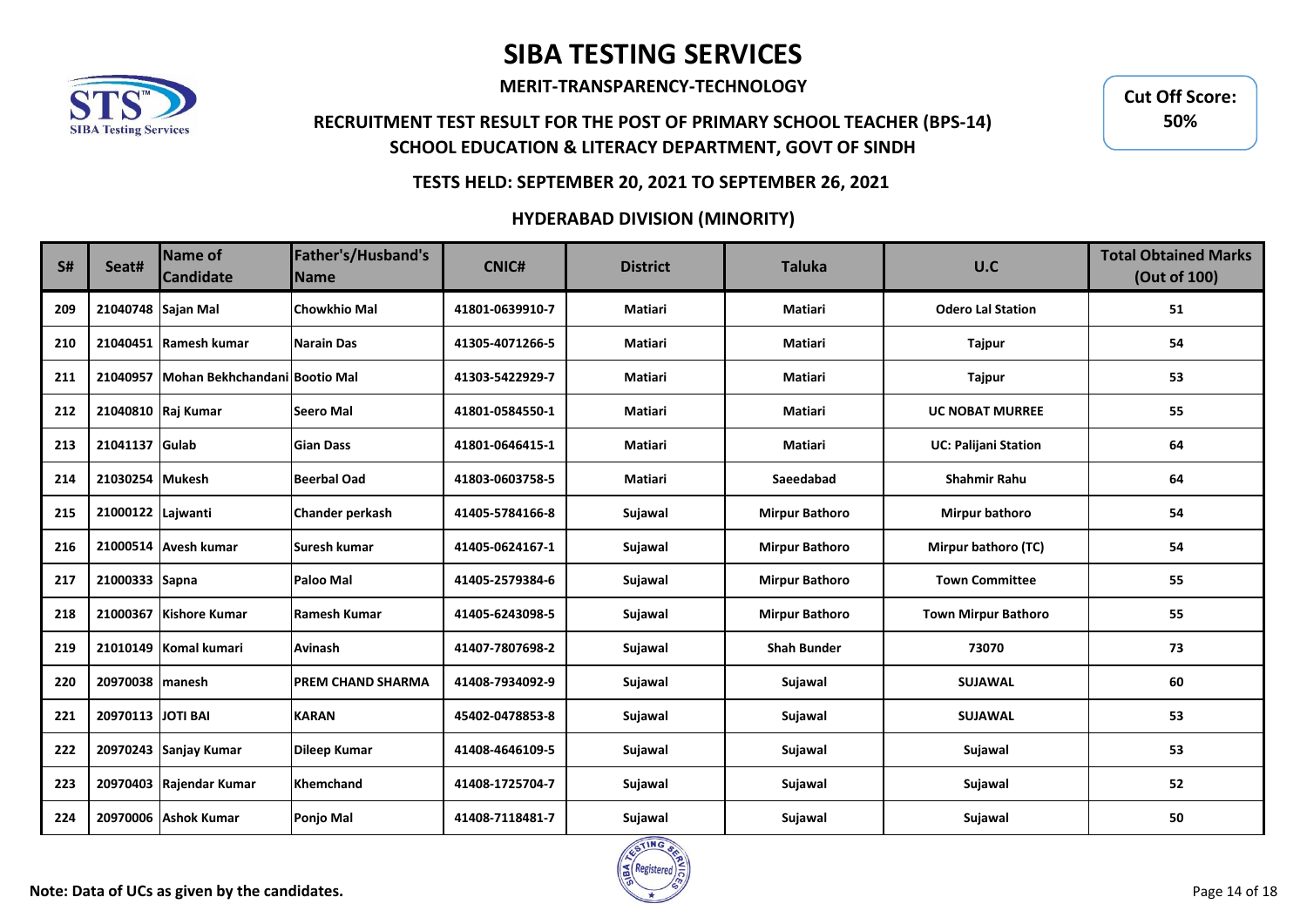

**MERIT-TRANSPARENCY-TECHNOLOGY**

## **RECRUITMENT TEST RESULT FOR THE POST OF PRIMARY SCHOOL TEACHER (BPS-14) SCHOOL EDUCATION & LITERACY DEPARTMENT, GOVT OF SINDH**

**Cut Off Score: 50%**

### **TESTS HELD: SEPTEMBER 20, 2021 TO SEPTEMBER 26, 2021**

| S#  | Seat#            | <b>Name of</b><br><b>Candidate</b> | Father's/Husband's<br><b>Name</b> | <b>CNIC#</b>    | <b>District</b>       | <b>Taluka</b> | U.C                     | <b>Total Obtained Marks</b><br>(Out of 100) |
|-----|------------------|------------------------------------|-----------------------------------|-----------------|-----------------------|---------------|-------------------------|---------------------------------------------|
| 225 |                  | 20970145 Naresh Kumar              | <b>Daulat Ram</b>                 | 41408-4146870-7 | Sujawal               | Sujawal       | Sujawal                 | 50                                          |
| 226 |                  | 20970383 Danesh Kumar              | <b>Haresh Kumar</b>               | 41408-7007210-7 | Sujawal               | Sujawal       | Ward no. 7 Sujawal Town | 53                                          |
| 227 | 21100085 MITHO   |                                    | Javo                              | 41702-0612666-9 | <b>Tando Allahyar</b> | Chamber       | <b>Began Jarwar</b>     | 55                                          |
| 228 |                  | 21100493 Bhawesh Kumar             | Jawahar Lal                       | 41307-3313135-1 | <b>Tando Allahyar</b> | Chamber       | Chamber                 | 60                                          |
| 229 |                  | 21100559 Preet Kumar               | <b>Bharat Kumar</b>               | 41702-0618271-7 | <b>Tando Allahyar</b> | Chamber       | Chamber                 | 53                                          |
| 230 | 21100619 Wahid   |                                    | Hameer                            | 41702-0609743-5 | <b>Tando Allahyar</b> | Chamber       | Chamber                 | 50                                          |
| 231 |                  | 21100140 SARANG KUMAR              | <b>SAJJAN MAL</b>                 | 41307-5419027-5 | <b>Tando Allahyar</b> | Chamber       | Landhi                  | 53                                          |
| 232 |                  | 21100296 Santosh Kumar             | Mangal                            | 41702-0602078-7 | <b>Tando Allahyar</b> | Chamber       | <b>Town Chambar</b>     | 55                                          |
| 233 |                  | 21100198 Anesh Kumar               | <b>Narain Das</b>                 | 41307-0624520-7 | <b>Tando Allahyar</b> | Chamber       | town commette           | 67                                          |
| 234 |                  | 21100412 Govind Lal                | <b>Teerath Das Umadani</b>        | 41702-0578641-9 | <b>Tando Allahyar</b> | Chamber       | <b>Town committee</b>   | 56                                          |
| 235 | 21100301         | Aroon kumar                        | Ram lal                           | 41307-3302685-1 | <b>Tando Allahyar</b> | Chamber       | <b>UC chamber 1</b>     | 57                                          |
| 236 |                  | 21090678 RAWESH KUMAR              | <b>CHOONYO</b>                    | 41703-0618528-3 | <b>Tando Allahyar</b> | Jhando Mari   | <b>Missan</b>           | 55                                          |
| 237 | 21090052 Parkash |                                    | <b>Sidiyo Mal</b>                 | 41307-4280303-5 | <b>Tando Allahyar</b> | Jhando Mari   | <b>Missan</b>           | 54                                          |
| 238 | 21090038 SANWAL  |                                    | <b>CHONIO</b>                     | 41703-0619780-5 | <b>Tando Allahyar</b> | Jhando Mari   | <b>Missan</b>           | 50                                          |
| 239 | 21090359 Ramesh  |                                    | <b>Dongar</b>                     | 41703-0606557-1 | <b>Tando Allahyar</b> | Jhando Mari   | <b>Missan Wadi</b>      | 63                                          |
| 240 |                  | 21090042 Rajesh Kumar              | Ganga Ram                         | 41307-7450565-3 | <b>Tando Allahyar</b> | Jhando Mari   | <b>Missan Wadi</b>      | 53                                          |

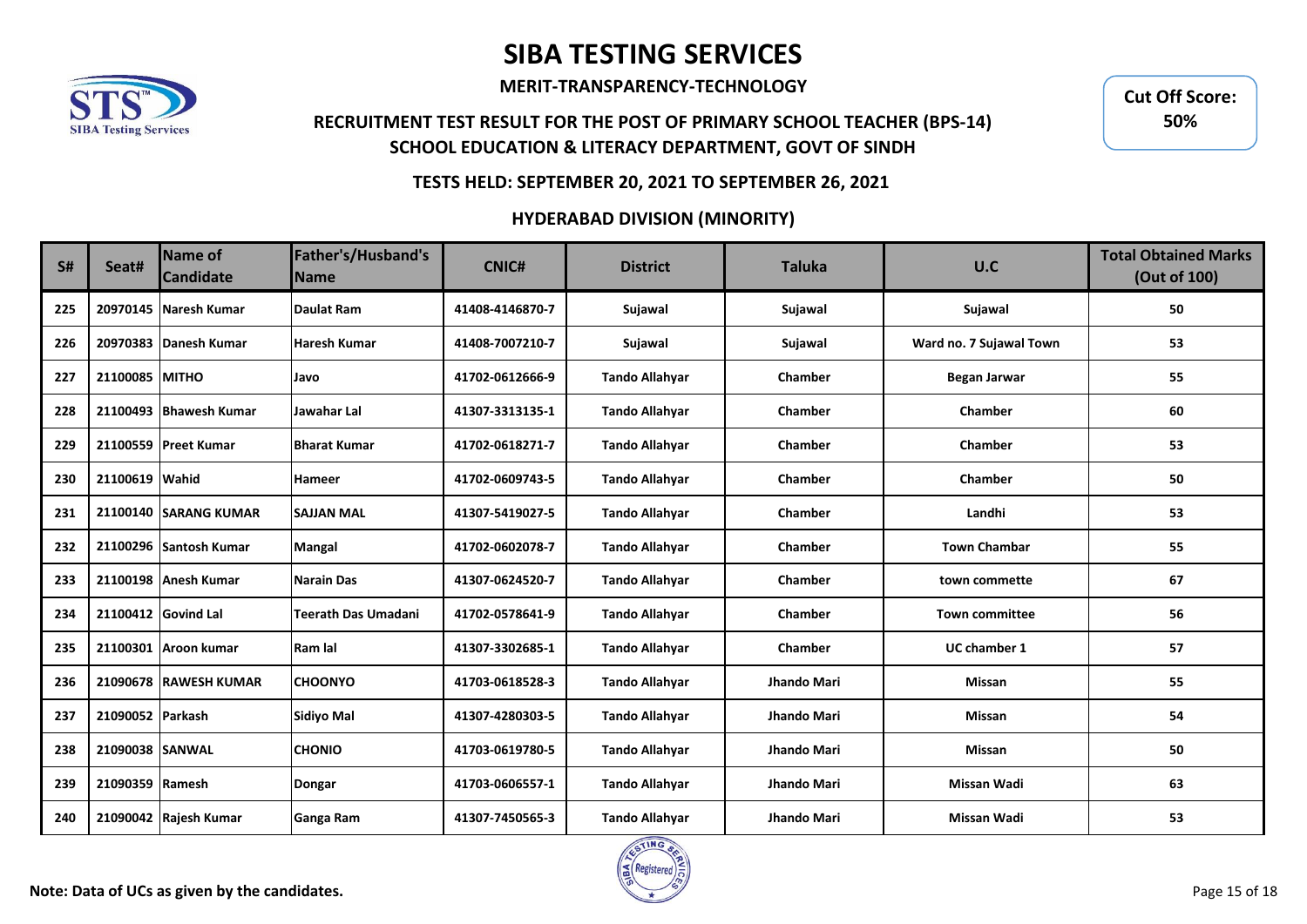

**MERIT-TRANSPARENCY-TECHNOLOGY**

## **RECRUITMENT TEST RESULT FOR THE POST OF PRIMARY SCHOOL TEACHER (BPS-14) SCHOOL EDUCATION & LITERACY DEPARTMENT, GOVT OF SINDH**

**Cut Off Score: 50%**

### **TESTS HELD: SEPTEMBER 20, 2021 TO SEPTEMBER 26, 2021**

| S#  | Seat#              | <b>Name of</b><br><b>Candidate</b> | Father's/Husband's<br><b>Name</b> | <b>CNIC#</b>    | <b>District</b>       | <b>Taluka</b>         | U.C                       | <b>Total Obtained Marks</b><br>(Out of 100) |
|-----|--------------------|------------------------------------|-----------------------------------|-----------------|-----------------------|-----------------------|---------------------------|---------------------------------------------|
| 241 | 21090197           | Latta                              | Hazari Mal                        | 41302-1937871-8 | <b>Tando Allahyar</b> | Jhando Mari           | <b>Misson</b>             | 52                                          |
| 242 | 21090679 Naroo     |                                    | <b>Shankar</b>                    | 41703-0636162-3 | <b>Tando Allahyar</b> | Jhando Mari           | Sultanabad                | 56                                          |
| 243 |                    | 21090374 Kabir Chand               | Loonio                            | 41307-8993853-1 | <b>Tando Allahyar</b> | Jhando Mari           | <b>Sultanabad Station</b> | 56                                          |
| 244 | 21090570 BHOORO    |                                    | <b>RANO MAL</b>                   | 41703-0600659-7 | <b>Tando Allahyar</b> | Jhando Mari           | <b>Sultanabad Station</b> | 51                                          |
| 245 |                    | 21110153 Lal parkash               | <b>Heero</b>                      | 41701-0586292-7 | <b>Tando Allahyar</b> | <b>Tando Allahyar</b> | 03                        | 54                                          |
| 246 |                    | 21111788 Sunil Joseph              | Joseph                            | 41307-1714214-3 | <b>Tando Allahyar</b> | <b>Tando Allahyar</b> | 1                         | 55                                          |
| 247 |                    | 21111546 RamChandar Ram            | Ramoon Mal                        | 41701-0659687-5 | <b>Tando Allahyar</b> | <b>Tando Allahyar</b> | 3                         | 58                                          |
| 248 | 21111737 Kanchan   |                                    | <b>IDharmoomal</b>                | 41303-1044669-2 | <b>Tando Allahyar</b> | <b>Tando Allahyar</b> | 4                         | 53                                          |
| 249 |                    | 21110415 Ashok Kumar               | <b>Khushhal Dass</b>              | 41307-1485160-5 | <b>Tando Allahyar</b> | <b>Tando Allahyar</b> | 6                         | 50                                          |
| 250 |                    | 21110839 Vinod Kumar               | <b>Tajan Dass</b>                 | 41701-0673740-3 | <b>Tando Allahyar</b> | <b>Tando Allahyar</b> | <b>Dhinganoo Bozdar</b>   | 61                                          |
| 251 | 21110371           | Parshotam Kumar                    | Guloo mal                         | 41701-0648415-3 | <b>Tando Allahyar</b> | <b>Tando Allahyar</b> | Nasarpur                  | 64                                          |
| 252 | 21110765 Khakoo    |                                    | <b>Purkho Bheel</b>               | 41307-4824628-7 | <b>Tando Allahyar</b> | <b>Tando Allahyar</b> | Nasarpur                  | 61                                          |
| 253 | 21110573 Dhan Raj  |                                    | <b>Pooran Das</b>                 | 41701-0637211-1 | <b>Tando Allahyar</b> | <b>Tando Allahyar</b> | Nasarpur                  | 60                                          |
| 254 | 21111618 Diyaram   |                                    | Mavoo Kolhi                       | 41701-0661851-7 | <b>Tando Allahyar</b> | <b>Tando Allahyar</b> | Pak Singhar               | 50                                          |
| 255 | 21110178 Rajoo Mal |                                    | Heera Lal                         | 41701-0580370-3 | <b>Tando Allahyar</b> | <b>Tando Allahyar</b> | Pak Singhar               | 52                                          |
| 256 | 21111101           | Gian                               | <b>Sodho</b>                      | 41703-0615270-5 | <b>Tando Allahyar</b> | <b>Tando Allahyar</b> | Shah Inavat               | 54                                          |

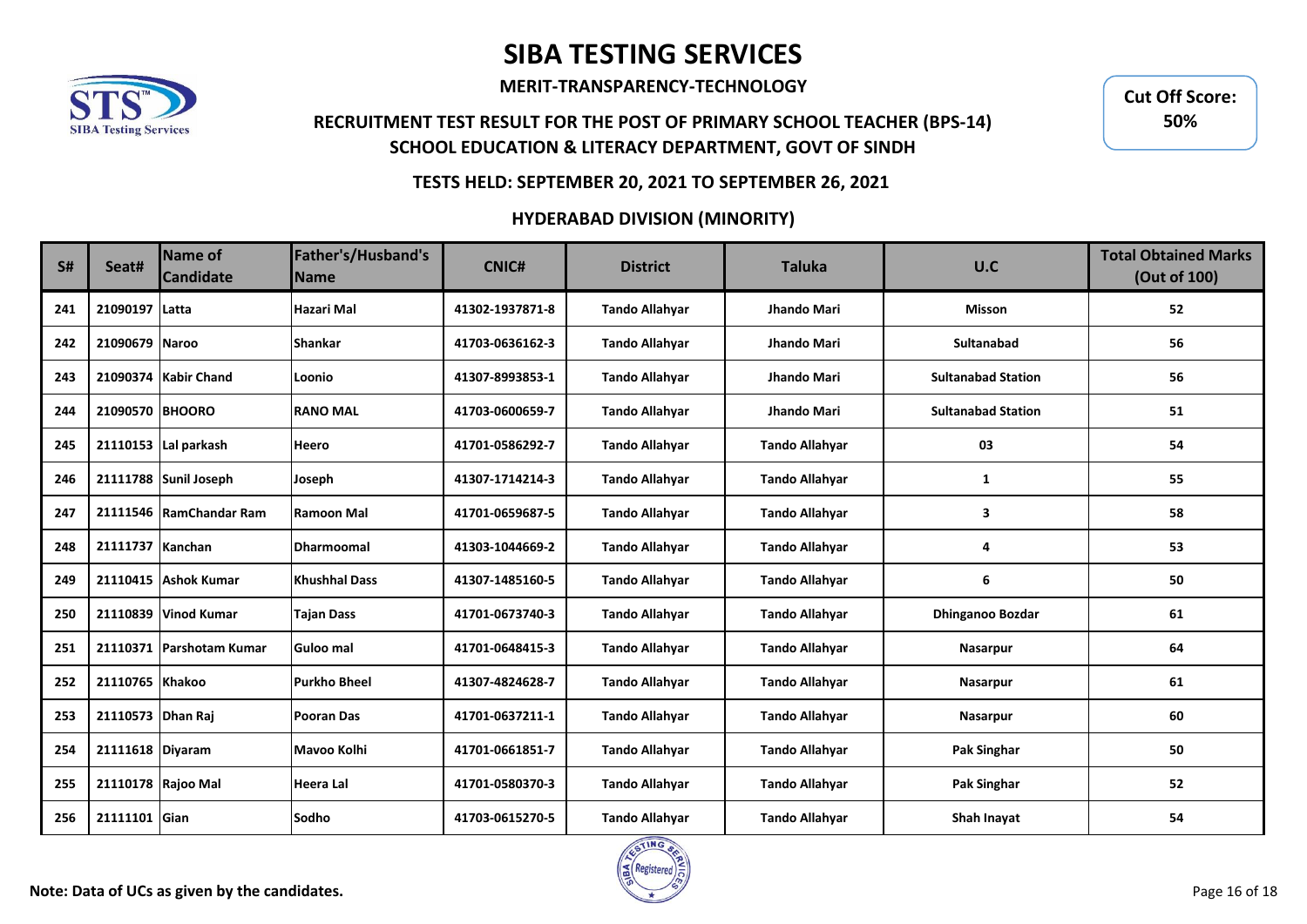

**MERIT-TRANSPARENCY-TECHNOLOGY**

## **RECRUITMENT TEST RESULT FOR THE POST OF PRIMARY SCHOOL TEACHER (BPS-14) SCHOOL EDUCATION & LITERACY DEPARTMENT, GOVT OF SINDH**

**Cut Off Score: 50%**

### **TESTS HELD: SEPTEMBER 20, 2021 TO SEPTEMBER 26, 2021**

| S#  | Seat#              | Name of<br><b>Candidate</b> | Father's/Husband's<br><b>Name</b> | <b>CNIC#</b>    | <b>District</b>       | <b>Taluka</b>         | U.C                                             | <b>Total Obtained Marks</b><br>(Out of 100) |
|-----|--------------------|-----------------------------|-----------------------------------|-----------------|-----------------------|-----------------------|-------------------------------------------------|---------------------------------------------|
| 257 |                    | 21110511 Mukesh Kumar       | <b>Tajoo Meghwar</b>              | 41701-0598873-5 | <b>Tando Allahyar</b> | <b>Tando Allahyar</b> | <b>Shaikh Moosa</b>                             | 61                                          |
| 258 |                    | 21110132 Sanjay Kumar       | <b>Kamal Das</b>                  | 41307-6174606-7 | <b>Tando Allahyar</b> | <b>Tando Allahyar</b> | <b>Sheikh Moos</b>                              | 58                                          |
| 259 | 21110148 Harichand |                             | jeevraj                           | 41307-9621427-1 | <b>Tando Allahyar</b> | <b>Tando Allahyar</b> | <b>Sheikh Moosa/Town Committe</b><br>Sultanabad | 59                                          |
| 260 | 21110766 Dolat Ram |                             | <b>Mevo</b>                       | 41701-0669573-1 | <b>Tando Allahyar</b> | <b>Tando Allahyar</b> | <b>Sheikh Mosa</b>                              | 62                                          |
| 261 |                    | 21110672 Shyam Sunder       | <b>Nandhoo alies Nandlal</b>      | 41307-6686581-7 | <b>Tando Allahyar</b> | <b>Tando Allahyar</b> | <b>Tando Allahyar</b>                           | 55                                          |
| 262 |                    | 21111659 Jagdeesh Kumar     | <b>Rijhoo Mal</b>                 | 41307-2700750-7 | <b>Tando Allahyar</b> | <b>Tando Allahyar</b> | <b>TC Tando Allahyar</b>                        | 55                                          |
| 263 |                    | 21110490 MAIRA LAL          | <b>GORDHAN</b>                    | 41307-3591709-0 | <b>Tando Allahyar</b> | <b>Tando Allahyar</b> | <b>Town committee</b>                           | 52                                          |
| 264 |                    | 21110243 SUNIL KUMAR        | <b>PEHLAJ</b>                     | 41307-5449674-3 | <b>Tando Allahyar</b> | <b>Tando Allahyar</b> | <b>Town Committee Sultanabad</b>                | 71                                          |
| 265 | 21110687 SOORAJ    |                             | <b>MEGRAJ</b>                     | 41701-0646421-5 | <b>Tando Allahyar</b> | <b>Tando Allahyar</b> | <b>UC#3</b>                                     | 62                                          |
| 266 |                    | 21111163 Pushpa devi        | Kirshan                           | 41701-0663973-8 | <b>Tando Allahyar</b> | <b>Tando Allahyar</b> | Uc 03 Tando Allahyar                            | 50                                          |
| 267 | 21111673           | <b>IOam Parkash Aasat</b>   | Lalu Mal                          | 41701-0592590-7 | <b>Tando Allahyar</b> | <b>Tando Allahyar</b> | UC <sub>2</sub>                                 | 59                                          |
| 268 | 21110996 Rahool    |                             | Leela Ram                         | 41307-9641397-1 | <b>Tando Allahyar</b> | <b>Tando Allahyar</b> | <b>UC#01</b>                                    | 55                                          |
| 269 | 21111461           | llachhman das               | Tikam das                         | 41307-5518999-3 | <b>Tando Allahyar</b> | <b>Tando Allahyar</b> | $UC-1$                                          | 51                                          |
| 270 | 21110261 Kahio     |                             | <b>Kishor Kumar</b>               | 41701-0645439-3 | <b>Tando Allahyar</b> | <b>Tando Allahyar</b> | UC3                                             | 50                                          |
| 271 | 21111166 GULAB     |                             | <b>Givan Chand</b>                | 41701-0650935-5 | <b>Tando Allahyar</b> | <b>Tando Allahyar</b> | <b>UC-3 Tando Allahyar</b>                      | 57                                          |
| 272 |                    | 21112013 Jai Kirshan        | Ramesh Kumar                      | 41701-0583065-9 | <b>Tando Allahyar</b> | <b>Tando Allahyar</b> | UC4                                             | 55                                          |